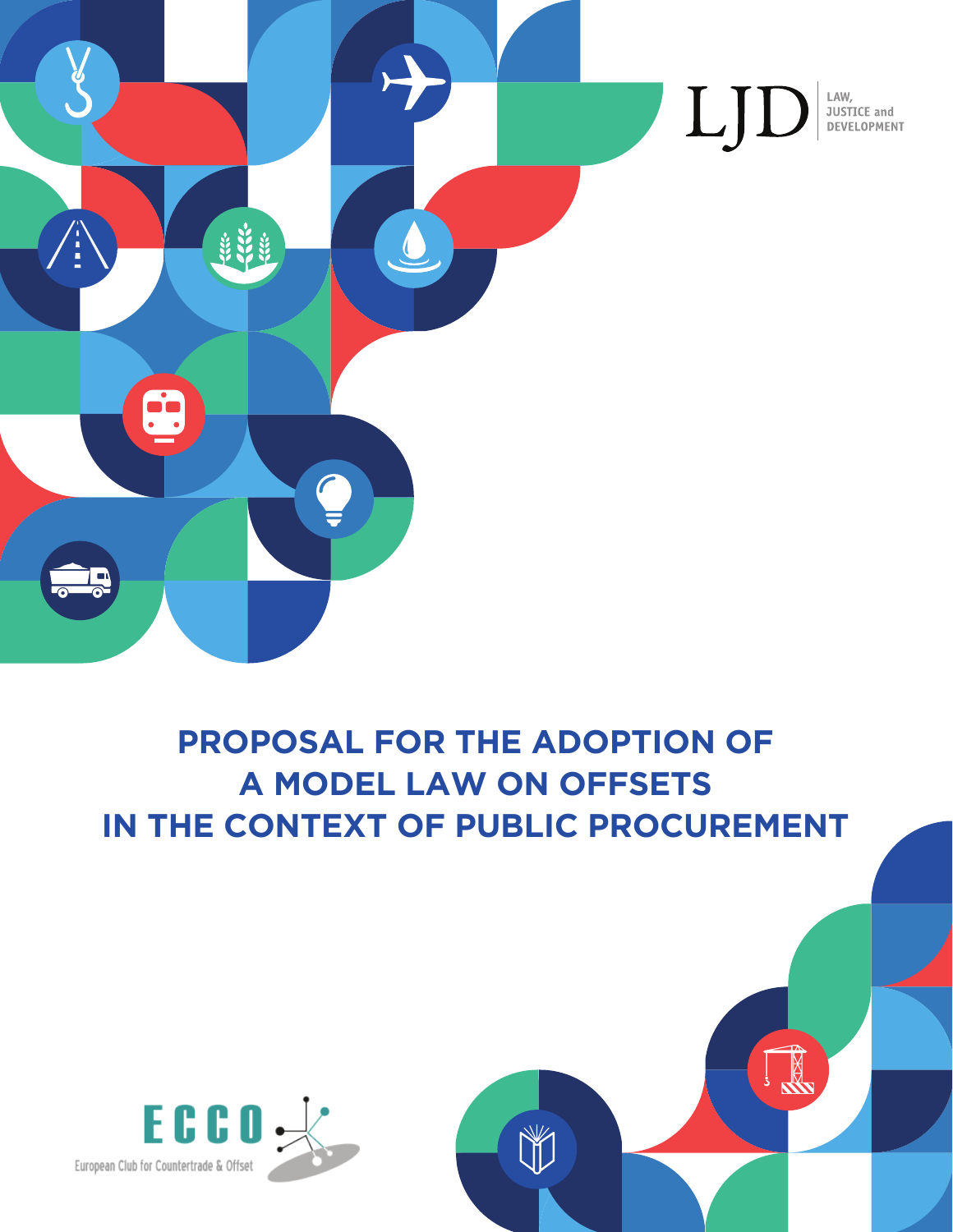## <span id="page-1-0"></span>INTRODUCTION

In public procurement, offsets have become an important and frequently used tool which is employed by the governments of buyer countries to support their national industries, as well as to improve their domestic infrastructure. Often the use of offsets relates to the development of strategic sectors of the industry, such as defence, energy, telecommunications and transport.

For example, offset contracts may aim at:

- $\triangleright$  acquiring new technologies that enable the country to limit its reliance on foreign suppliers;
- $\triangleright$  developing certain domestic industrial sectors;
- $\triangleright$  retaining or recovering a share of the economic activity created by the purchase.

Offsets constitute a significant economic activity that hitherto remains loosely regulated thus raising concerns regarding transparency, accountability and ultimately value for money.

The present proposal acknowledges the role played by offsets in international trade and aims to improve certain contextual elements of the environment in which they operate by enhancing trancparency, legal certainty and accountability.

In this context, a standalone Community of Practice (CoP) dedicated to the compensatory measures in international government procurement contracts was created on the 29th October 2013 in the framework of the GFLJD (Global Forum on Law, Justice and Development). The GFLJD<sup>1</sup> is a permanent, global forum, with its Secretariat housed at the World Bank, which seeks to connect experts and stakeholders from around the world, and which provides a mechanism for continual and efficient knowledge exchange as well as for

<sup>1</sup> It seeks to: (1) promote a better understanding of the role of law and justice in the development process, through structured South-South and North-South dialogues amongst relevant stakeholders and a research agenda that will facilitate and support the co-generation of knowledge; (2) strengthen and better integrate legal and judicial institutions in the development process, by carrying out relevant capacity building initiatives; and (3) provide access to an open repository of knowledge. The GFLJD will set measurable, sustainable goals for itself in these areas, and evaluate its progress. The forum is organized thematically. Partners form and lead Thematic Working Groups (TWGs) based on their expertise, comparative strengths and areas of focus. Each TWG proposes its own agenda, group composition and operating guidelines.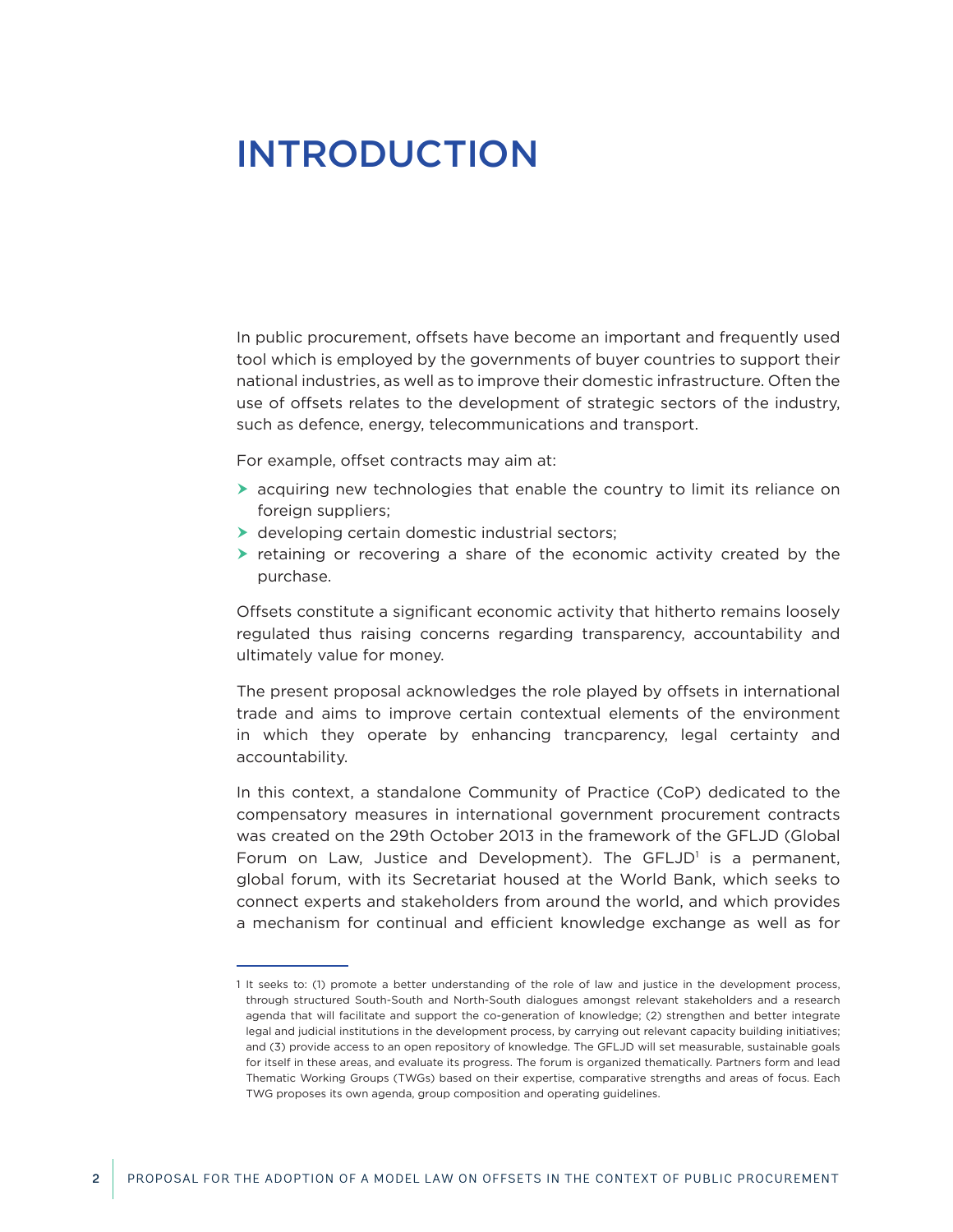the cogeneration of innovative solutions to development challenges based on efficiency, equity and justice.

After submitted a concept note on offsets practices as a major development challenge, the standalone CoP on compensatory measures in international government procurement contracts was created with the commitment to produce targeted knowledge products representing innovative legal solutions to the challenges identified.

The aim of the working group on the compensatory measures in the context of public procurement is to understand the phenomenon of compensatory measures in the context of globalization. Indeed, economic compensation could be an important form of international cooperation, development and regulation of globalization.

The purpose of the CoP on offsets issues is to develop fruitful and constructive dialogue amongst participants, explore different methodological trends and to propose a comprehensive draft proposal fro the adoption of a model instrument based UNCITRAL.

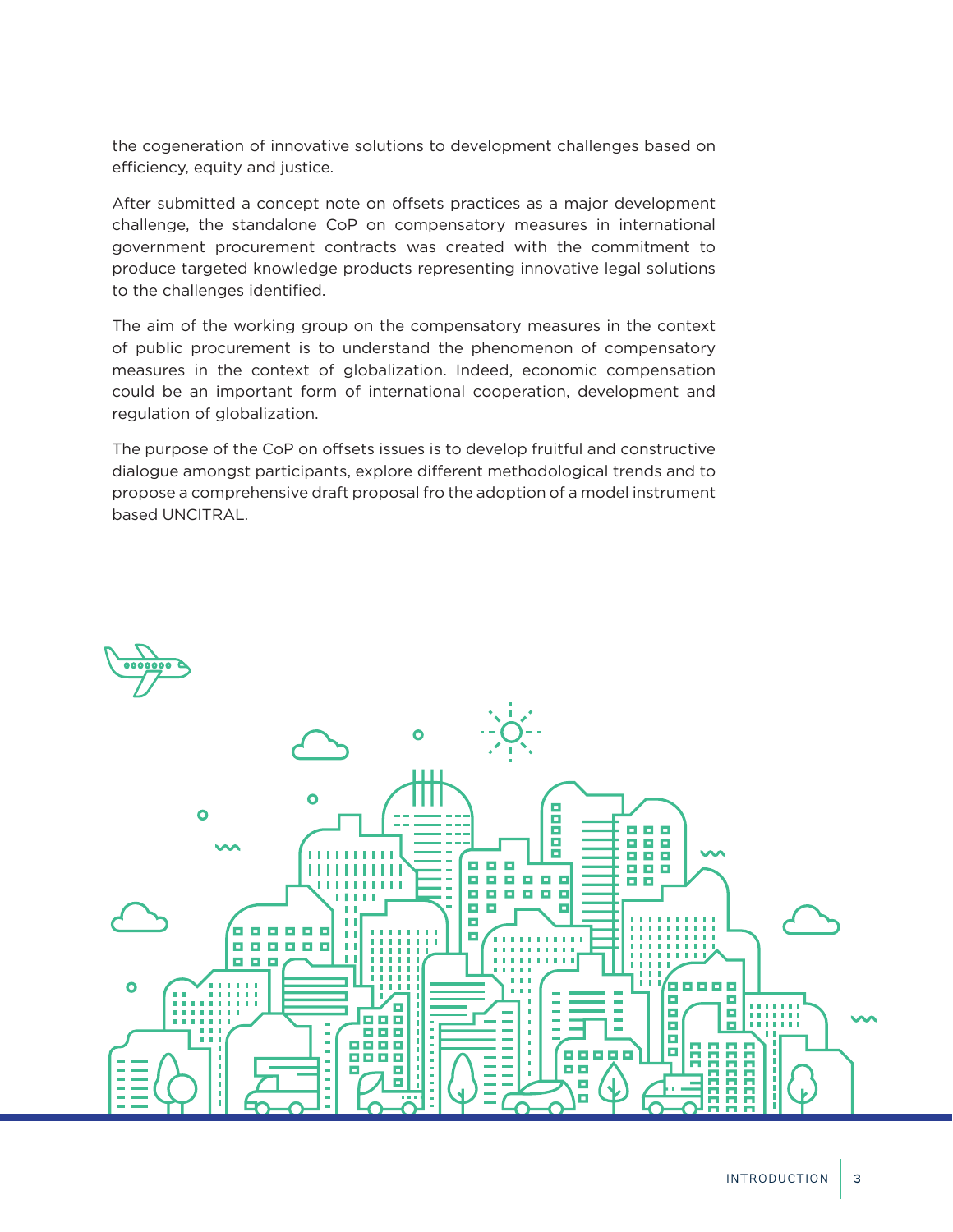## The Link Between the Uncitral Model Law on Public Procurement and Offsets

The purpose of the UNCITRAL Model Law on Public Procurement (2001) is twofold:

- 1. to serve as a model for states for the evaluation and modernization of their procurement laws and practices, and
- 2. to support the harmonization of procurement regulation internationally, to promote international trade.

The Model Law brings national defence and national security sectors into its general ambit. Pursuant to Article 1 of the Model Law, the Law applies to all public procurement. At the same time, the Model Law recognizes the special interests of states involved in defence and security procurement (e.g. the need to protect classified information and ensure security of supply). Consequently, when justified by national security interests, the Model Law allows states to deviate from the general provisions on transparency in the procurement procedures. In addition, when a state's national security is concerned, the state may, instead of open tendering, resort to alternative methods of procurement, characterized by their more ´restricted´ nature.

Although offsets are not explicitly mentioned in the Model Law, it contains provisions relevant for offsets. Article 8 of the Model Law regulates the participation in procurement proceedings by suppliers or contractors. Pursuant to Article 8, suppliers or contractors shall be permitted to participate in procurement proceedings without regard to nationality, except where the procuring entity decides to limit participation in procurement proceedings on the basis of nationality on grounds specified in the procurement regulations or other provisions of law of this state. The procuring entity shall establish no requirement aimed at limiting the participation of suppliers or contractors in procurement proceedings, or that discriminates against or among suppliers or contractors or against categories thereof, except when authorized or required to do so by the procurement regulations or other provisions of law of the state.

These discriminations, authorized by the procurement regulation of a state, might be, for instance, the result of pursuing "socio-economic policies", defined by the Model Law as environmental, social, economic and other policies of the state authorized or required by the procurement regulations or other provisions of law of the state to be taken into account by the procuring entity in the procurement proceedings (Article 2(o).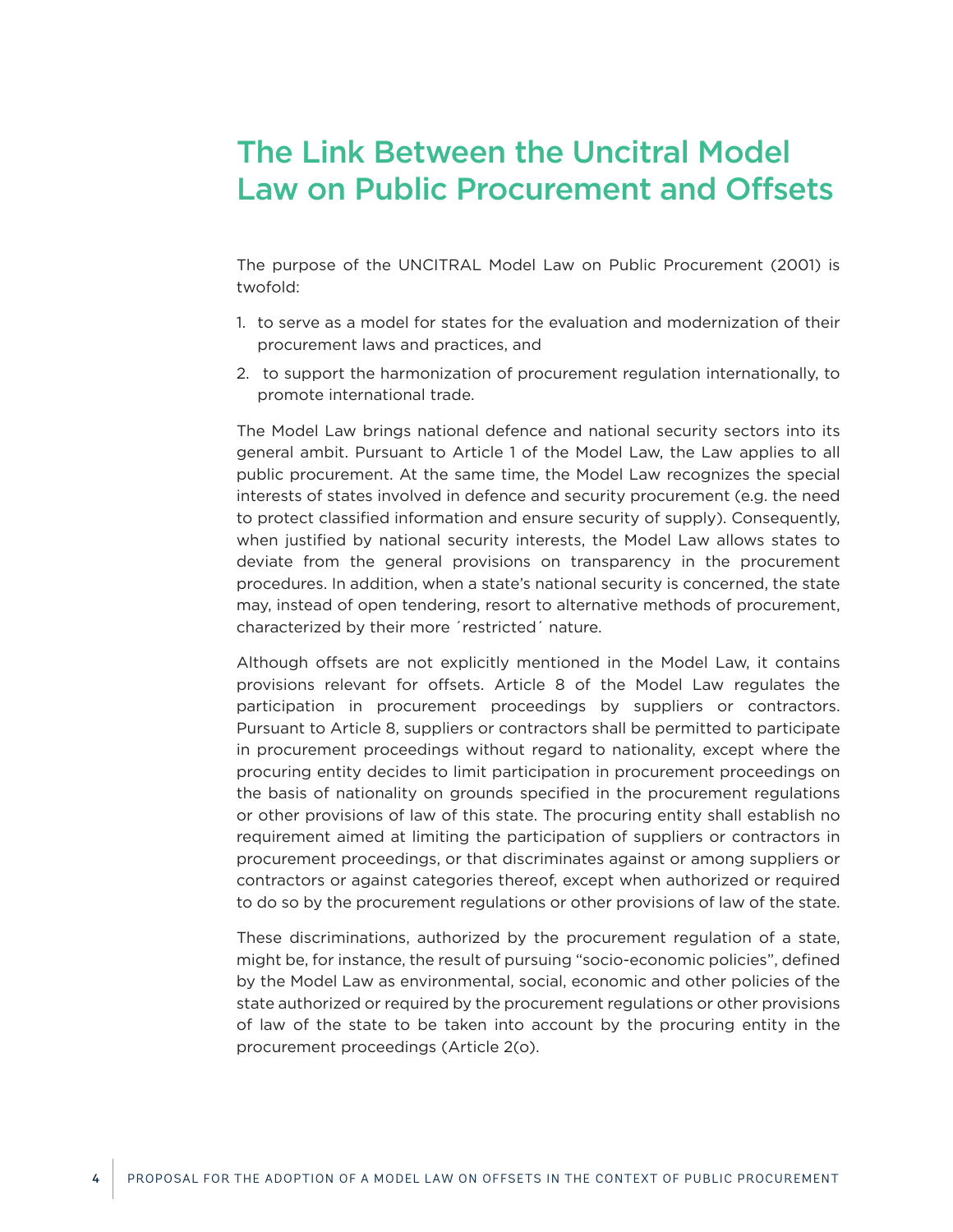The procuring entity shall, however, when first soliciting the participation of suppliers or contractors in the procurement proceedings, declare whether the participation of suppliers or contractors in the procurement proceedings is limited and on what grounds, and include in the record of the procurement proceedings a statement of the reasons and circumstances on which it relied (Article 8).

Article 11 of the Model Law on rules concerning evaluation criteria and procedures provides that the evaluation criteria may include:

- a. Any criteria that the procurement regulations or other provisions of law of the state authorize or require to be taken into account;
- b. A margin of preference for the benefit of domestic suppliers or contractors or for domestically produced goods, or any other preference, if authorized or required by the procurement regulations or other provisions of law of the state. The margin of preference shall be calculated in accordance with the procurement regulations.

The evaluation criteria (and their relative weight) observed by the state shall be set out in the solicitation documents (Article 11(5)).

With regard to the socio-economic policies mentioned above and defined in Article 2(o) of the Model Law, Article 30(5) provides that a procuring entity may engage in single-source procurement when, following public notice and adequate opportunity to comment, procurement from a particular supplier or contractor is necessary in order to implement a socio-economic policy of the state, provided that procurement from no other supplier or contractor is capable of promoting that policy.

According to Article 52, a single-source procurement is a procedure preceding the solicitation of a proposal or price quotation from a single supplier or contractor.

In summary, the UNCITRAL Model Law on Public Procurement lays down systemic and procedural requirements for the use of offsets, as the evaluation criteria for offset conditions must be in compliance with the procurement legislation or regulations of the procuring state, and must be communicated to the participants at an early stage of the proceedings.

This is why the working group brings together several international partners and experts from ECCO (France), OECD (France), Institutions & Strategies (France) American Bar (USA), IHEJ (France), School of Law University of Nottingham (UK), Roger Joseph O'Donnell (USA), Nagoya University (Japan), Global Trade Group (USA), BIRD & BIRDS (Poland)- Judian International (Kenya) to propose a draft of model law focus on offsets issues.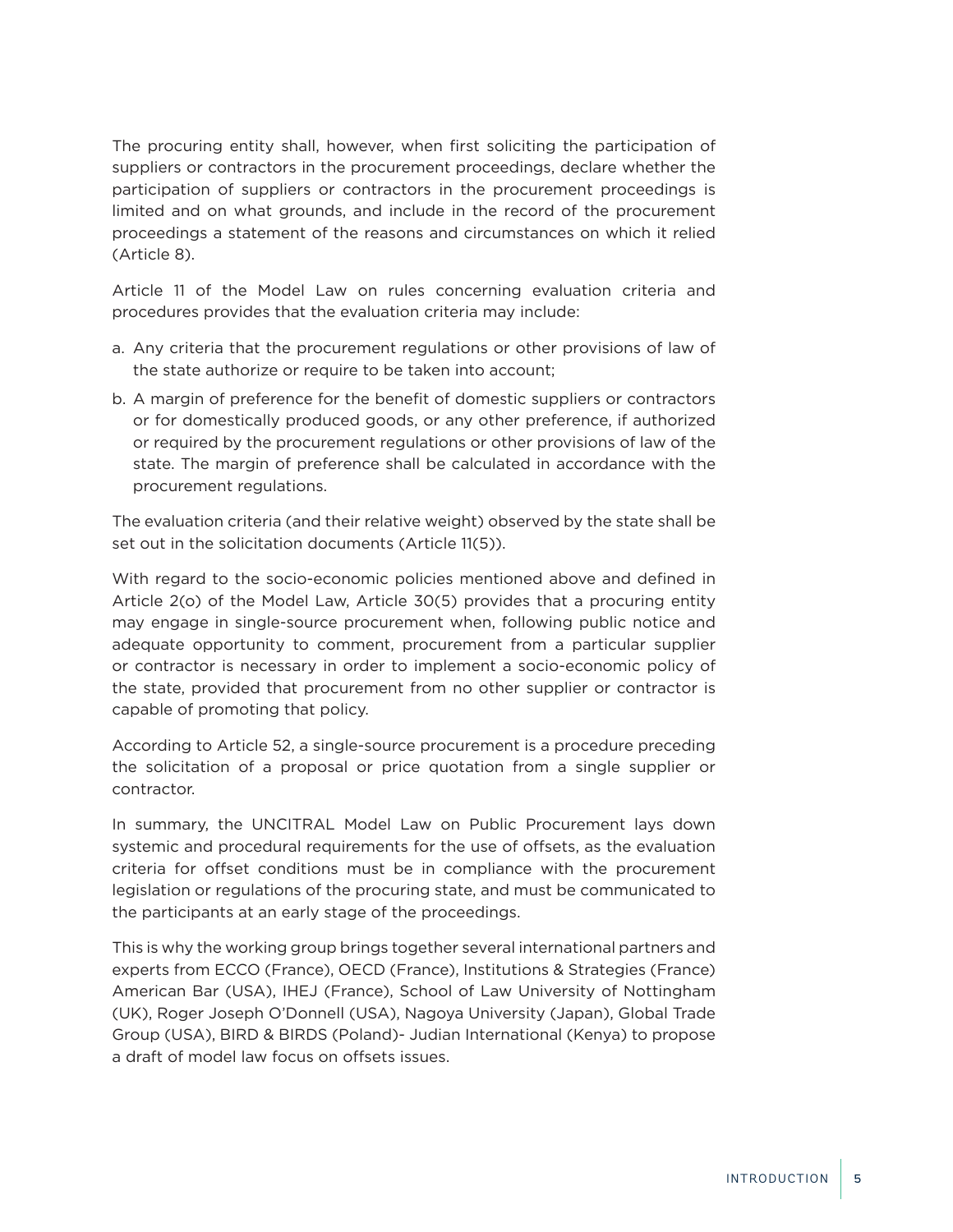There had 2 phases to this project:

- $\triangleright$  Phase 1: Carry out a cross analysis on offset practices (done, draft published on LDJ site).
- ▶ Phase 2: Draft a model law on offset based on the UNCITRAL Model law for public procurement (the actual texte below).

Since the beginning in October 29, 2013, the CoP has held thirthy two work sessions.

This CoP is under the leadership of the European Club for Countertrade and Offset (ECCO). The main role of the leader is to ensure that the project progresses adequately, facilitating the participation of the members of the CoP.

The working group is aware that this proposed drafting model law in a such area would require to be accompanied by a « guide to enactment » setting forth background and other explanatory information to assist government and legislators in using the text.2 Such a guide would highlight the objectives of the model law, which should be fully consistent with the principles and objectives of the model law on public contracts.

<sup>2</sup> For instance, the Model Laws on International Credit Transfers and International Commercial Arbitration include short explanatory notes prepared by the secretariat of UNCITRAL for information purposes. The Model Laws on Electronic Commerce; Electronic Signatures; Cross-Border Insolvency; International Commercial Conciliation and Public Procurement include more extensive, official guides to enactment. These guides were considered by the Commission and generally adopted together with the text of each model law.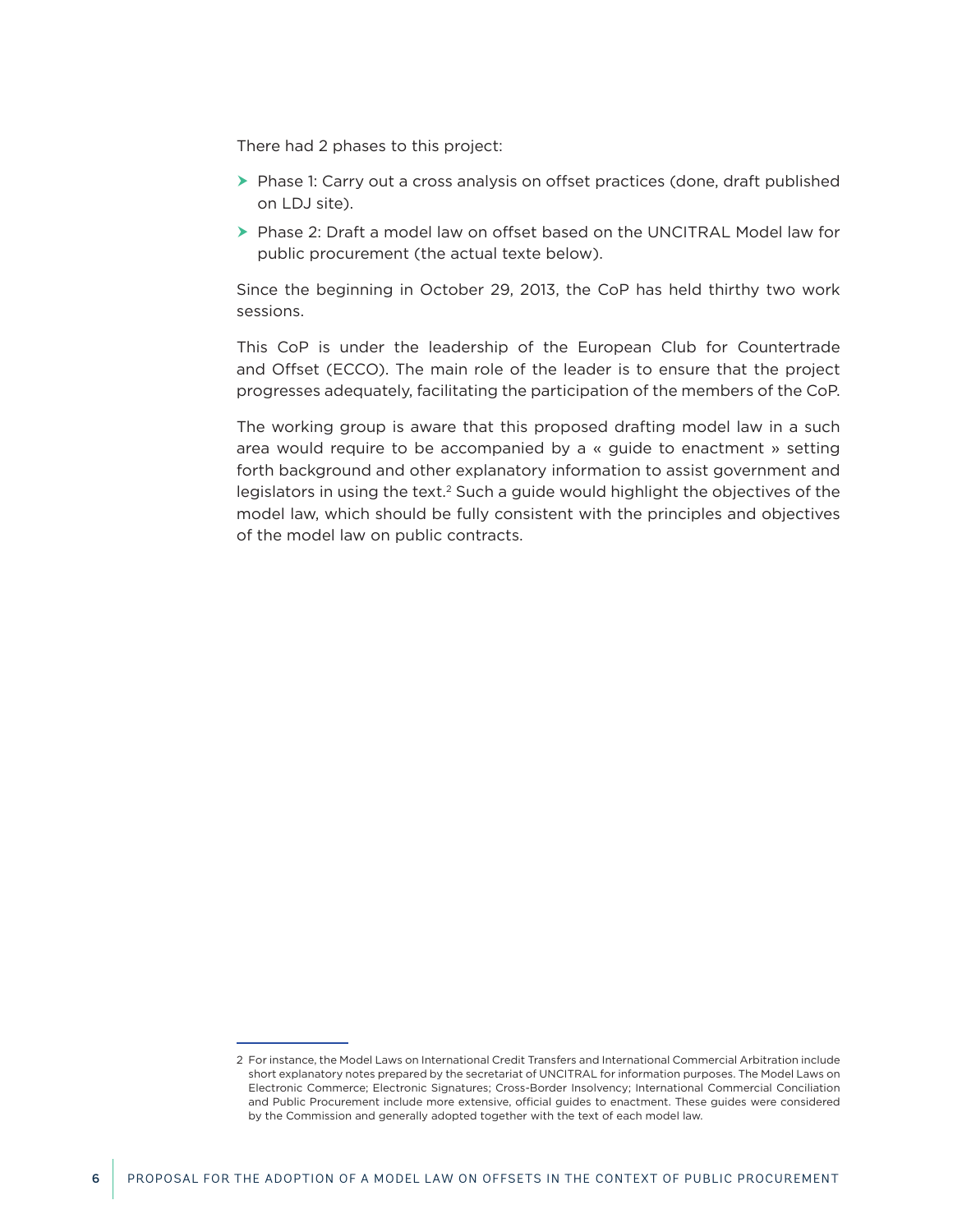# **CONTENTS**

| <b>CHAPTER 1:</b>                                                                                                                                            |  |
|--------------------------------------------------------------------------------------------------------------------------------------------------------------|--|
|                                                                                                                                                              |  |
|                                                                                                                                                              |  |
| Article 3. International obligations of [this State] relating to offset obligations [and                                                                     |  |
|                                                                                                                                                              |  |
|                                                                                                                                                              |  |
| Article 6. Information on possible forthcoming public procurement                                                                                            |  |
|                                                                                                                                                              |  |
|                                                                                                                                                              |  |
|                                                                                                                                                              |  |
| Article 10. Rules concerning description of the subject matter of the offset<br>and the terms and conditions of the offset contract or framework agreement15 |  |
|                                                                                                                                                              |  |
|                                                                                                                                                              |  |
| Article 13. Rules concerning the manner, place and deadline for presenting applications to                                                                   |  |
|                                                                                                                                                              |  |
| Article 15. Clarifications of qualifications information and of submissions 18                                                                               |  |
|                                                                                                                                                              |  |
|                                                                                                                                                              |  |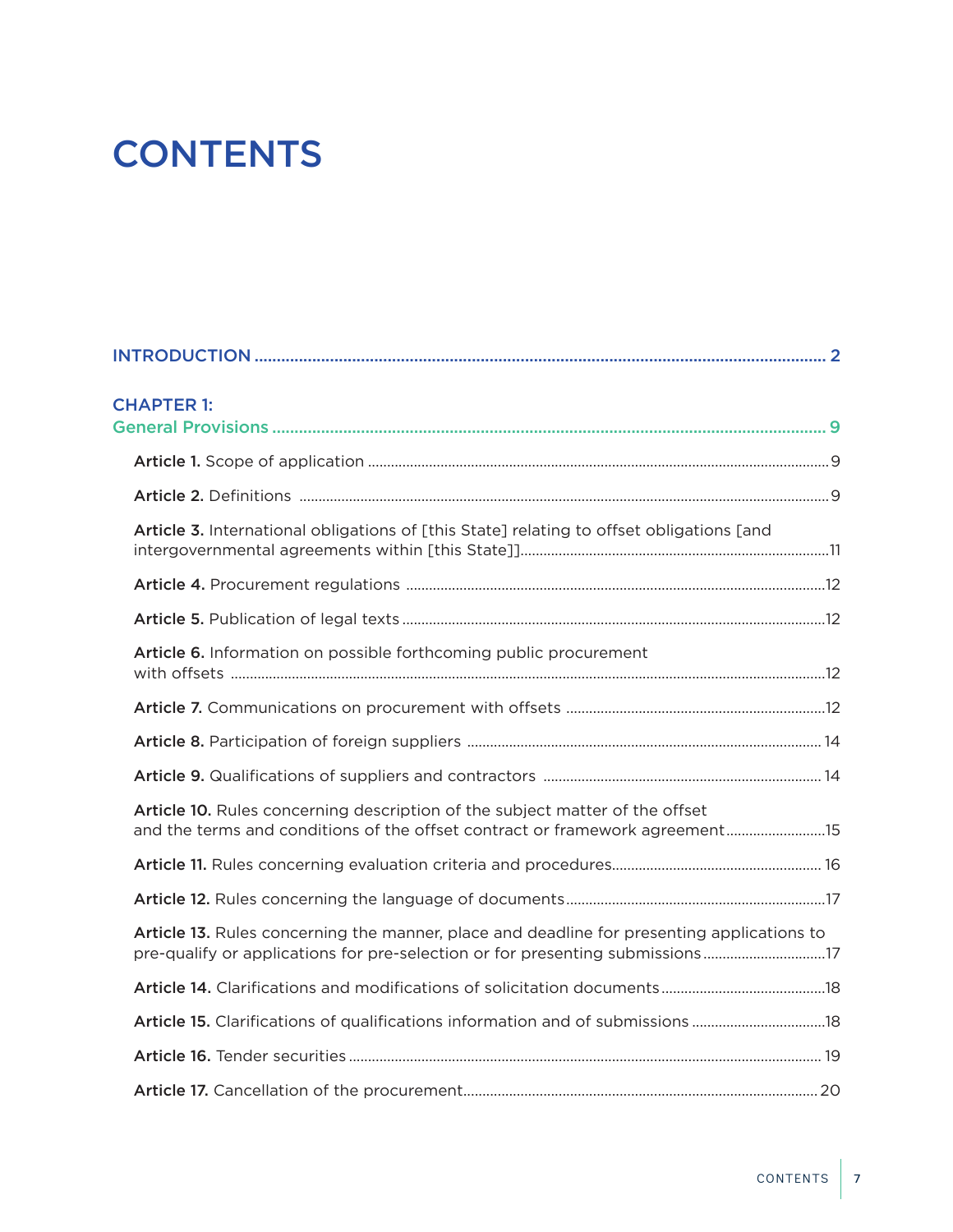| Article 18. Exclusion of a supplier or contractor from the procurement proceedings<br>on the grounds of inducements from the supplier or contractor, an unfair competitive<br>advantage, conflicts of interest or other violation of national laws that concern the |  |
|---------------------------------------------------------------------------------------------------------------------------------------------------------------------------------------------------------------------------------------------------------------------|--|
| Article 19. Acceptance of the successful submission and entry into force                                                                                                                                                                                            |  |
|                                                                                                                                                                                                                                                                     |  |
|                                                                                                                                                                                                                                                                     |  |
|                                                                                                                                                                                                                                                                     |  |
|                                                                                                                                                                                                                                                                     |  |

## [CHAPTER II:](#page-25-0)

## [Procedures for restricted tendering, requests for proposals without negotiation........26](#page-25-0)

## [CHAPTER III:](#page-31-0)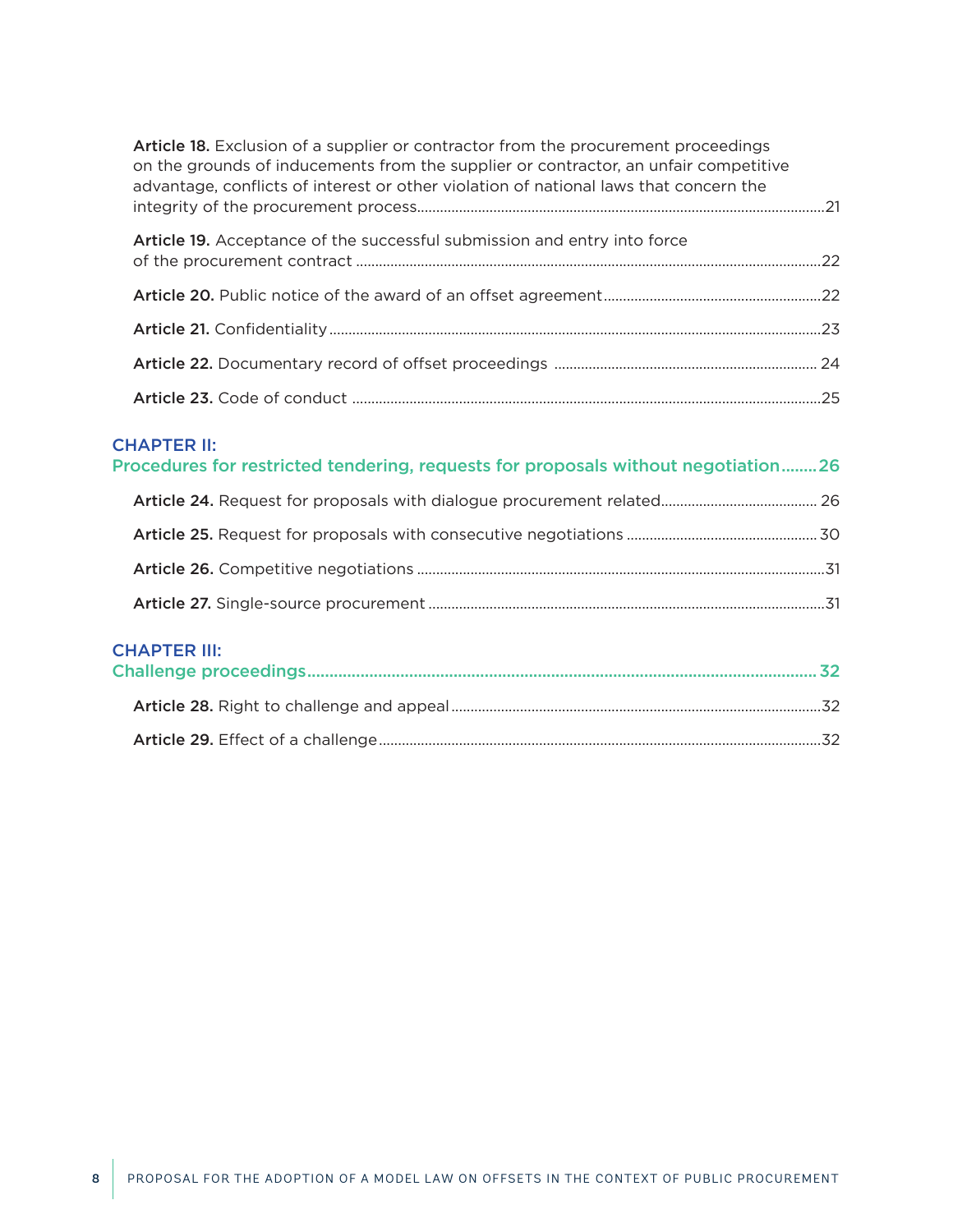## <span id="page-8-0"></span>CHAPTER 1: General Provisions

### *Article 1. Scope of application*

This Law applies to all offset contracts (direct, indirect, semi-direct) in the field of civil, defence, security procurement.

## *Article 2. Definitions*

For the purposes of this Law:

*(a)* "Offset" means any condition or undertaking that encourages local development or improves a Party's balance-of-payments accounts, such as the use of domestic content, the licensing of technology, investment, counter-trade and similar action or requirement.3

*(b)* "Offset agreement" means a counterpart of a main export sales contract in a technology sector where the government imposes on its foreign supplier an obligation to perform direct offset, or indirect offset, or semi-direct offset. The offset agreement sets the value as well as the schedule of the offset obligation to be met by the obligor in line with the proportions set in the applicable offset legislation.

The offsets agreement maybe signed before or after, the main contract comes into force.

*(c)* "Offset contract" is the contract that governs the relationship between the foreign supplier (obligor) and the domestic beneficiary.

*(d)* "Direct offsets" involved the transfert of value added attached to the prime contract that are directly related to the goods or services being sold in the contract, such as transfert of technology, localization, license, coproduction or local subcontracting.

*(e)* "Indirect offsets" are conditions (creation of Value Added) that are not linked to the subject matter of the prime contract.

*(f)* "Semi direct offsets" appear in the form of local co-production,

<sup>3</sup> Definition based on Article Il—Revised Agreement of Government Procurement (GPA)—applicable April 2014.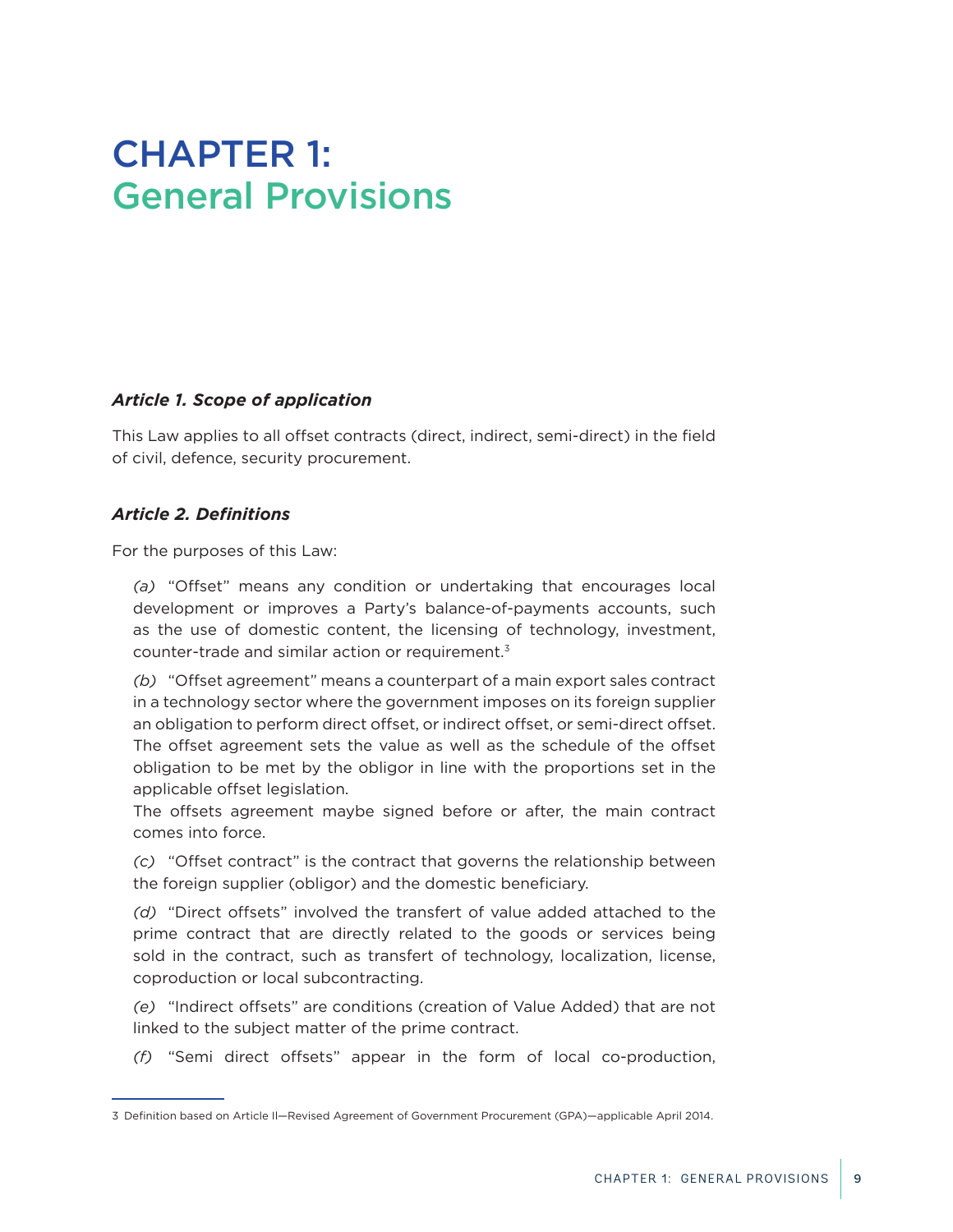technology transfer, local investment, subcontracting not directly related to the product being sold but related to the sector of activity of the product.

*(g)* "Value added" refers to the contribution of the offset to the local development of the country.

*(h)* "Offset obligation" means the obligation that arise from the 'offset agreement'.

*(i)* "Obligor" means the foreign supplier which enters into the offset agreement with the buyer.

*(j)* "Main contract" means the government or parastatal procurement contract for the acquisition of goods, services or any combination thereof by a procuring entity that justify the contextual basis of the offset agreement.

*(k)* "Government procurement" means the process by which a contracting entity acquires goods, services or any combination thereof from the public or private sector.

*(l)* "Offset Authorities" means an official public or private entitie in charge to manage offset agreement in a country on behalf of the Government.

*(m)* "Economic stabilization clause": A clause that stipulates that the host state will not enact any legislation or take any administrative measures after the signature of the offset contract which have the effect of aggravating the costs of the offset project.

*(o)* "Currency" includes the monetary unit of account.

*(p)* "Direct solicitation" means solicitation addressed directly to one obligor or contractor or a restricted number of obligors/suppliers or contractors. This excludes solicitation addressed to a limited number of obligors/suppliers or contractors following pre-qualification or pre-selection proceedings.

*(q)* "Domestic procurement" means procurement limited to domestic suppliers or contractors.

*(r)* "Electronic reverse auction" means an online real-time purchasing technique utilized by the procuring entity or Offset Authorities to select the successful submission, which involves the presentation by obligors/suppliers or contractors of successively projects during a scheduled period of time.

*(s)* "Procuring entity" means:

#### Option I

(i) Any governmental department, agency, organ or other unit, or any subdivision or multiplicity thereof, that engages in procurement, except ...; [and]

Option II

(i) Any department, agency, organ or other unit, or any subdivision or multiplicity thereof, of the [Government] [other term used to refer to the national Government of the enacting State] that engages in procurement, except ...; [and]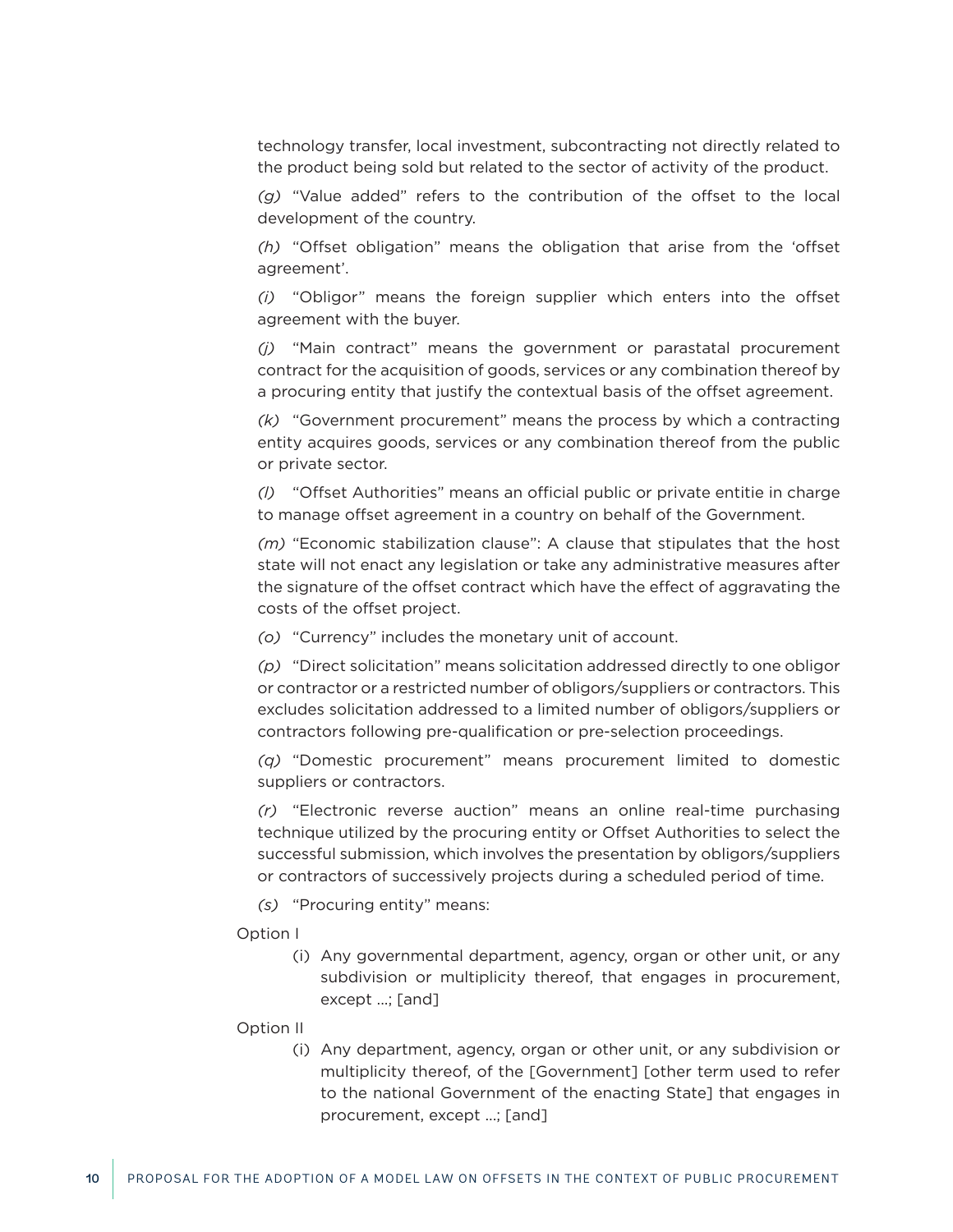<span id="page-10-0"></span>(ii) [*The enacting State may insert in this subparagraph and, if necessary, in subsequent subparagraphs other entities or enterprises, or categories thereof, to be included in the definition of "procuring entity"*];

*(t)* "Solicitation" means a requirement coming from procuring entity or Offset Authorities;

*(u)* "Solicitation document" means a document issued by the procuring entity or Offset Authorities including any amendments thereto, that sets out the terms and conditions of the given procurement;

*(v)* "A submission (or submissions)" means, a proposal (or proposals), an offer (or offers), a quotation (or quotations) and a bid (or bids) referred to collectively or generically, including, where the context so requires, an initial or indicative submission (or submissions);

*(w)* "Supplier or contractor" means, any potential party or any party who will carry out the main contract or the offset contract;

*(x)* "Offset proposal" means a proposal furnished by an obligor to a procuring entity (direct offset) or Offset Authorities (semi-direct or indirect offset) by the terms of which the obligor commits to satisfy the offset requirements of the procuring entity or Offset Authorities and provides the information required by the procuring or Offset Authorities in accordance with applicable offset requirements; offset proposals may be included with the main contract submission or may be separately submitted, depending upon national requirements.

*Generally, direct and sometimes semi-direct offsets are included in the main contract submission. Semi-direct and Indirect offsets are generally the subject of a separate submission.*

## *Article 3. International obligations of* **[this State]** *relating to offset obligations [and intergovernmental agreements within* **[this State]***]*

This Law should be, as far as possible, in line with the obligation of this State under or arising out of any:

*(a)* Treaty or other form of agreement to which it is a party with one or more other States; [or]

*(b)* Agreement entered by this State with an intergovernmental international financing institution; [or]

*(c)* Agreement between the federal Government of [*name of federal State*] and any subdivision or subdivisions of [*name of federal State*] or between any two or more such subdivisions.

The requirements of the treaty or agreement shall prevail, but in all other respects the procurement shall be governed by this Law.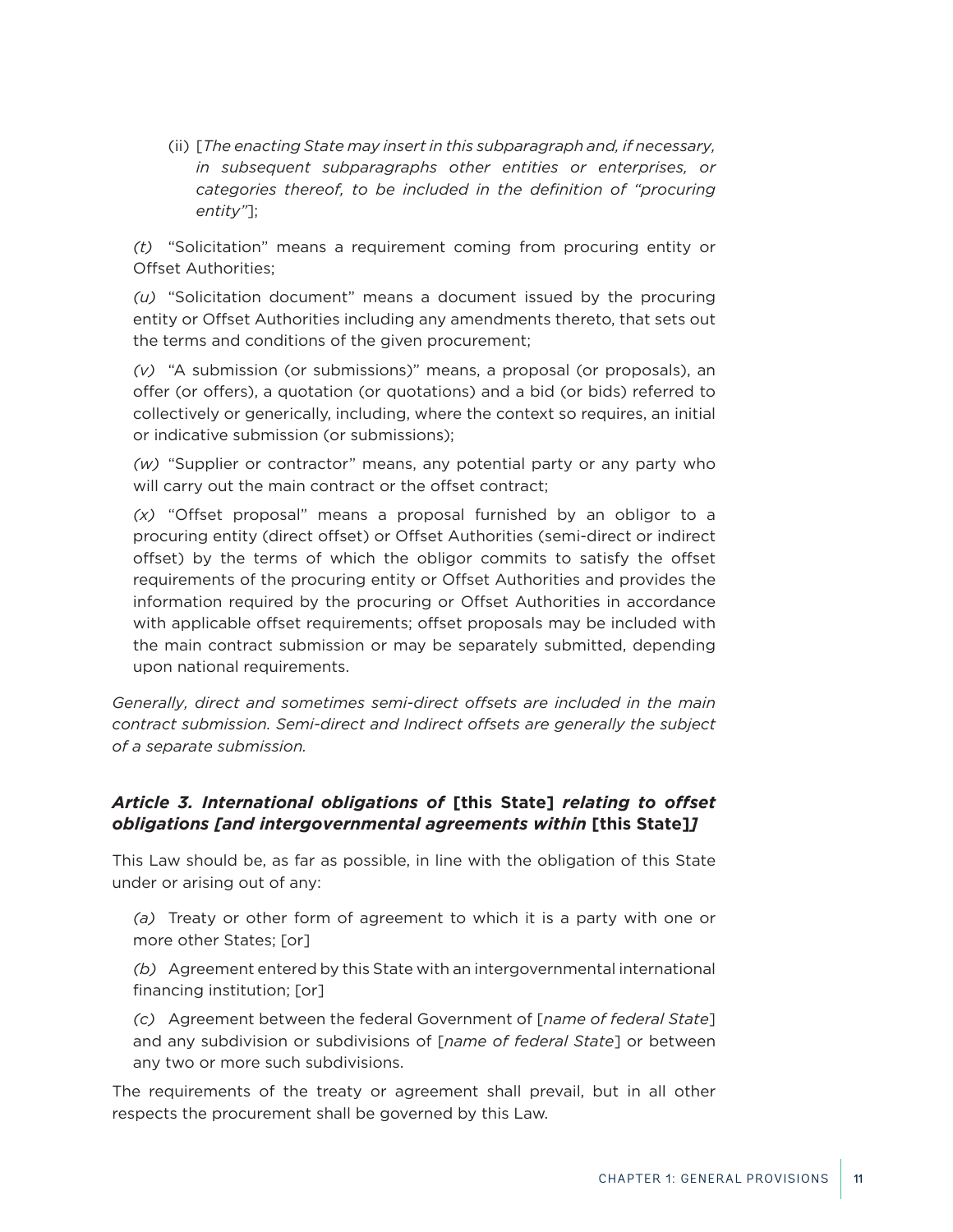### <span id="page-11-0"></span>*Article 4. Procurement regulations*

The [*name of the organ or authority authorized to promulgate the procurement regulations*] is authorized and encouraged to promulgate offsets regulations to fulfill the objectives and to implement the provisions of this Law.

## *Article 5. Publication of legal texts*

- 1. This Law, the offset regulations and other legal texts of general application in connection with offsets covered by this Law, and all amendments thereto, shall be promptly made accessible to the public.
- 2. Judicial decisions and administrative rulings with precedent value in connection with offsets covered by this Law shall be made available to the public.

## *Article 6. Information on possible forthcoming public procurement with offsets*

Procuring entities or Offset Authorities are encouraged to publish information regarding prospective supply requirements where they expect obligors to undertake offset obligations and planned procurement activities for forthcoming months or years.

Information regarding a future procurement contract and the corresponding offset obligations are to be published in advance.

Publication under this article does not constitute a solicitation, does not oblige the procuring entity to issue a solicitation and does not confer any rights on suppliers or contractors.

### *Article 7. Communications on procurement with offsets*

- 1. Offsets will fall under the remit of one or several relevant government agencies (e.g., Ministry / Department…) depending upon national law and practice. Such agency or agencies are those responsible for setting offset policies aligned to national economic objectives, for promulgation of offset rules, procedures and practices in accordance with national law, for the negotiation and approval of offset proposals, and for the administration of offset contracts. Collectively, these are referenced herein as the national Offset Authority ("OA").
- 2. National rules vary with respect to offset process, requirements and necessary documentation.

In the case of direct offset, the contractor deals directly with the procuring entity.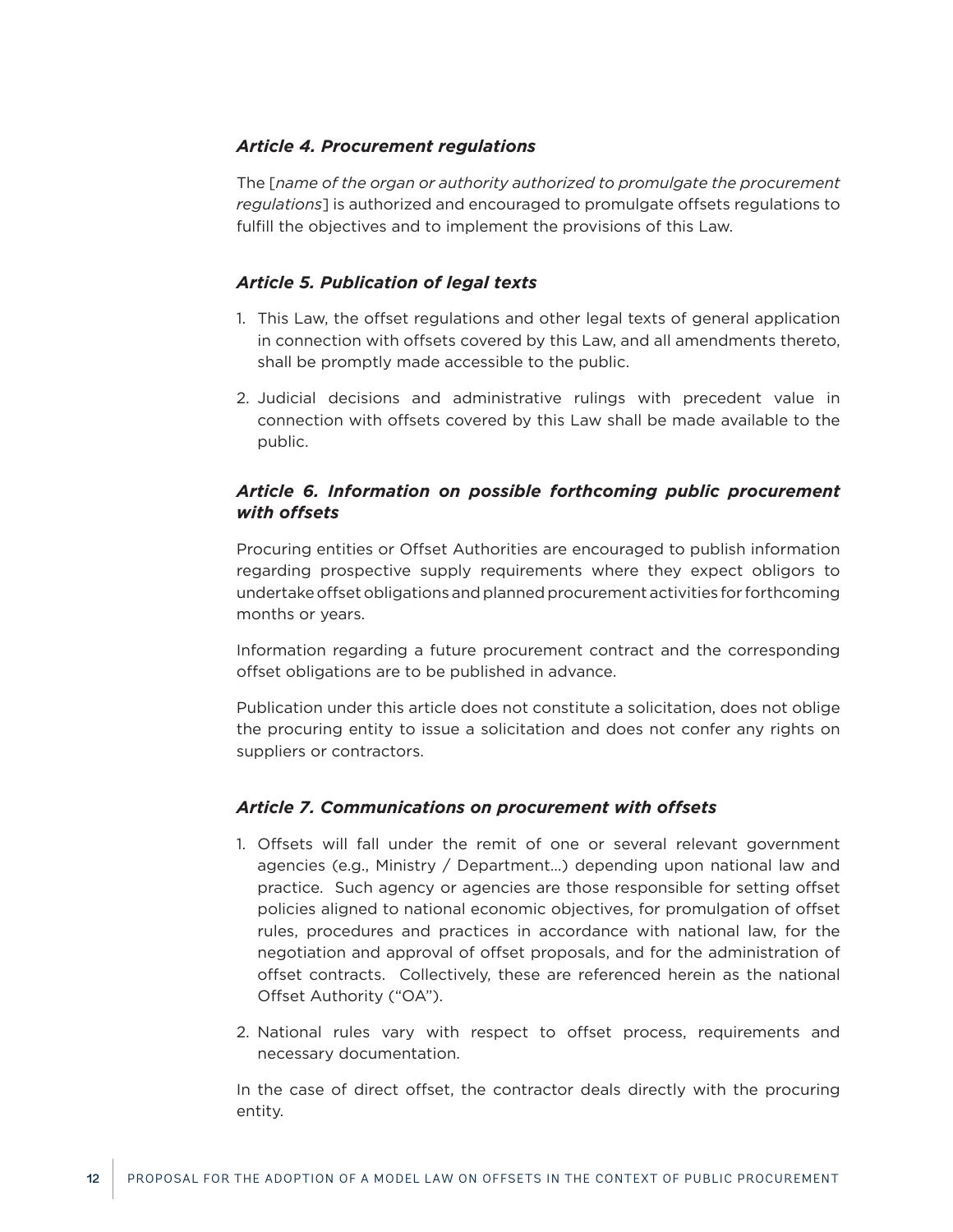For offset semi-direct and indirect projects, the process is as follows:

- $\triangleright$  Contractors receive notice of supply contract with offset requirement;
- $\triangleright$  Contractors identify and conceptualize project(s) to satisfy offset requirements;
- $\triangleright$  Contractors identify prospective offset partners and (where required) submit for approval;
- $\triangleright$  Offset Authorities reviews and provides concept approval for specific project(s);
- **>** Offset Authorities reviews and provides approval for identified offset partners;
- $\triangleright$  Offset Authorities may conduct feasibility study for project(s);
- $\triangleright$  Offset Authorities may carry out due diligence for all parties;
- $\triangleright$  Offset Authorities may require drafting of business plan including financials or other documentation to establish business commitments to offset partners;
- $\triangleright$  Offset Authorities approves, where necessary, proposed offset partners and approves obligor's business plan or offset business proposal;
- ▶ Obligor and Offset Authority negotiate and conclude offset contract;
- $\triangleright$  Obligor performs offset contract subject to reporting and documentation requirements;
- $\triangleright$  Ongoing review and monitoring of project;
- $\triangleright$  Offset Authorities reviews proposed submissions for offset credit award;
- $\triangleright$  Obligor earns offset credit by performance of offset contract and discharges obligation upon full satisfaction.

In the case of direct offset, the contractor deals directly with the procuring entity.

- 3. Any document, notification, decision or other information generated in the course of an offset and communicated as required by this Law, shall be in a form that provides a record of the content of the information and that is accessible so as to be usable for subsequent reference.
- 4. The procuring entity and the Offset Authorities shall put in place measures to assure that competition-sensitive and proprietary information of each obligor is protected against dissemination to unauthorized persons or disclosure to any other obligor. Examples of competition-sensitive and proprietary information include offset project plans, supply partners and prospective investments, joint ventures and tie-ups, and other trade secrets. The integrity of the offset process depends upon the protection of such information.
- 5. The procuring entity, Offset Authorities and obligor or contractor shall have in place appropriate measures to secure the authenticity, integrity and confidentiality of information exchanged during the offset process.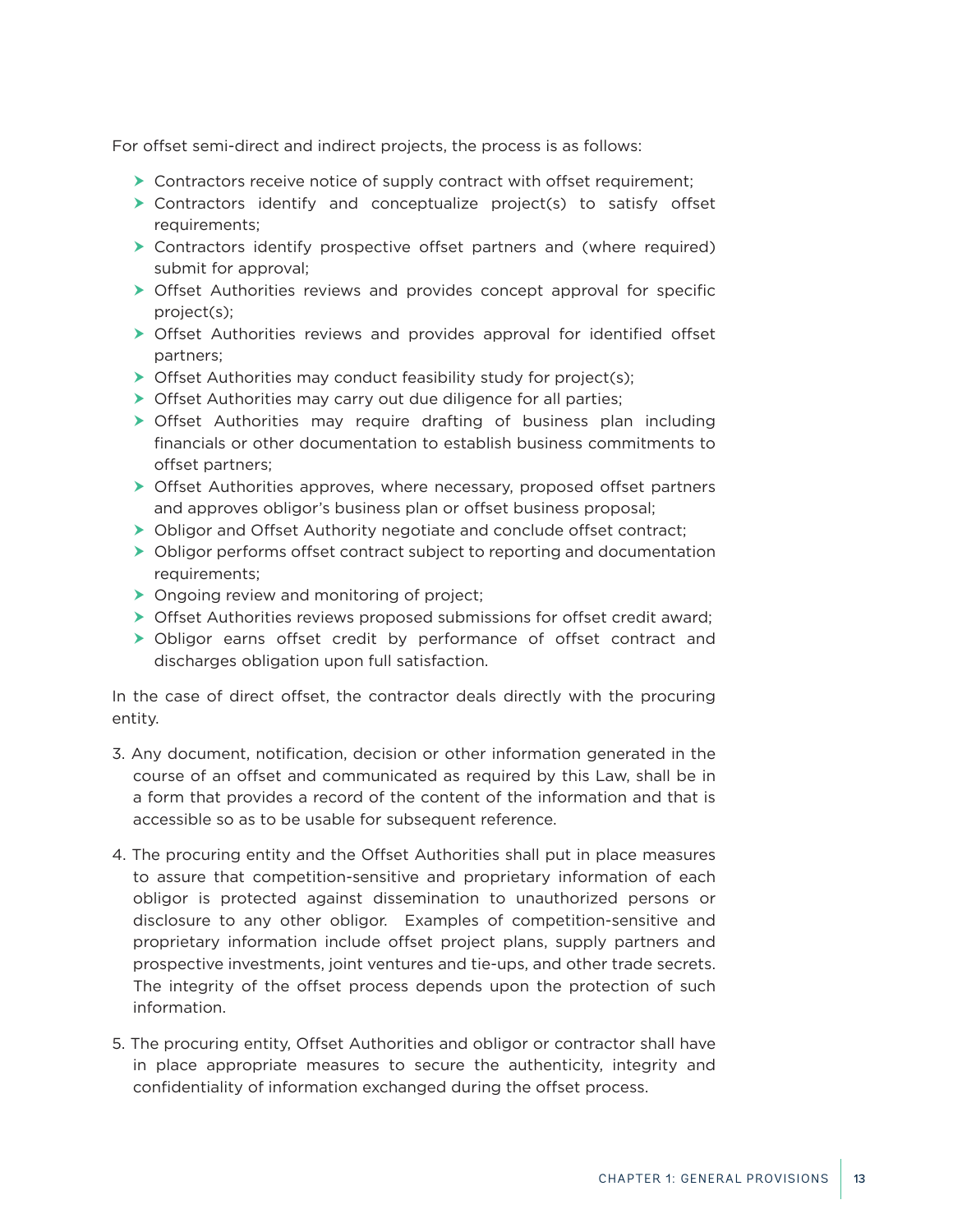#### <span id="page-13-0"></span>*Article 8. Participation of foreign suppliers*

- 1. The application of offset requirements to government procurement programs is determined by national law and practice.
- 2. Foreign uppliers can be called by obligors or contractors. In this case, foreign suppliers shall be permitted to participate in offset proceedings without regard to nationality, except where the national law required otherwise.

#### *Article 9. Qualifications of suppliers and contractors*

1. This article applies to the ascertainment by the procuring entity or Offset Authorities for the qualifications of suppliers or contractors at any stage of the procurement proceedings.

Suppliers or contractors shall meet such of the following criteria as the procuring entity or Offset Authorities determines relevant and applicable, in the circumstances of the particular procurement, and as are disclosed by the laws, regulations or policies of the procuring entity, or stated in the solicitation or qualifying documents for the procurement:

*(a)* That they have the necessary professional, technical and environmental qualifications, professional and technical competence, financial resources, equipment and other physical facilities, managerial capability, reliability, experience and personnel to perform the procurement contracts (main and offset);

*(b)* That they meet ethical and other standards as established and applicable in this State (main and offset);

*(c)* That they are acting through representatives or entities which have the legal capacity to enter into the procurement contracts (main and offset);

*(d)* That they are not insolvent, in receivership, bankrupt or being wound up, their affairs are not being administered by a court or a judicial of cer, their business activities have not been suspended and they are not the subject of legal proceedings for any of the foregoing (main and offset);

*(e)* That they have fulfilled, to the satisfaction of the procuring State, applicable obligations to pay taxes, social security contributions or other fees required by the procuring State (only applicable to the main);

*(f)* That they have not, and their directors or officers have not, been convicted of any criminal offence related to their professional or business conduct, as concerns the performance of public contracts, compliance with public integrity laws, or in the making of false statements or misrepresentations as to their qualifications to enter into a public procurement contract, within a period of ... years [*the enacting State species the period of time*] preceding the commencement of the procurement proceedings, and that they have not been otherwise disqualified by the purchasing State from eligibility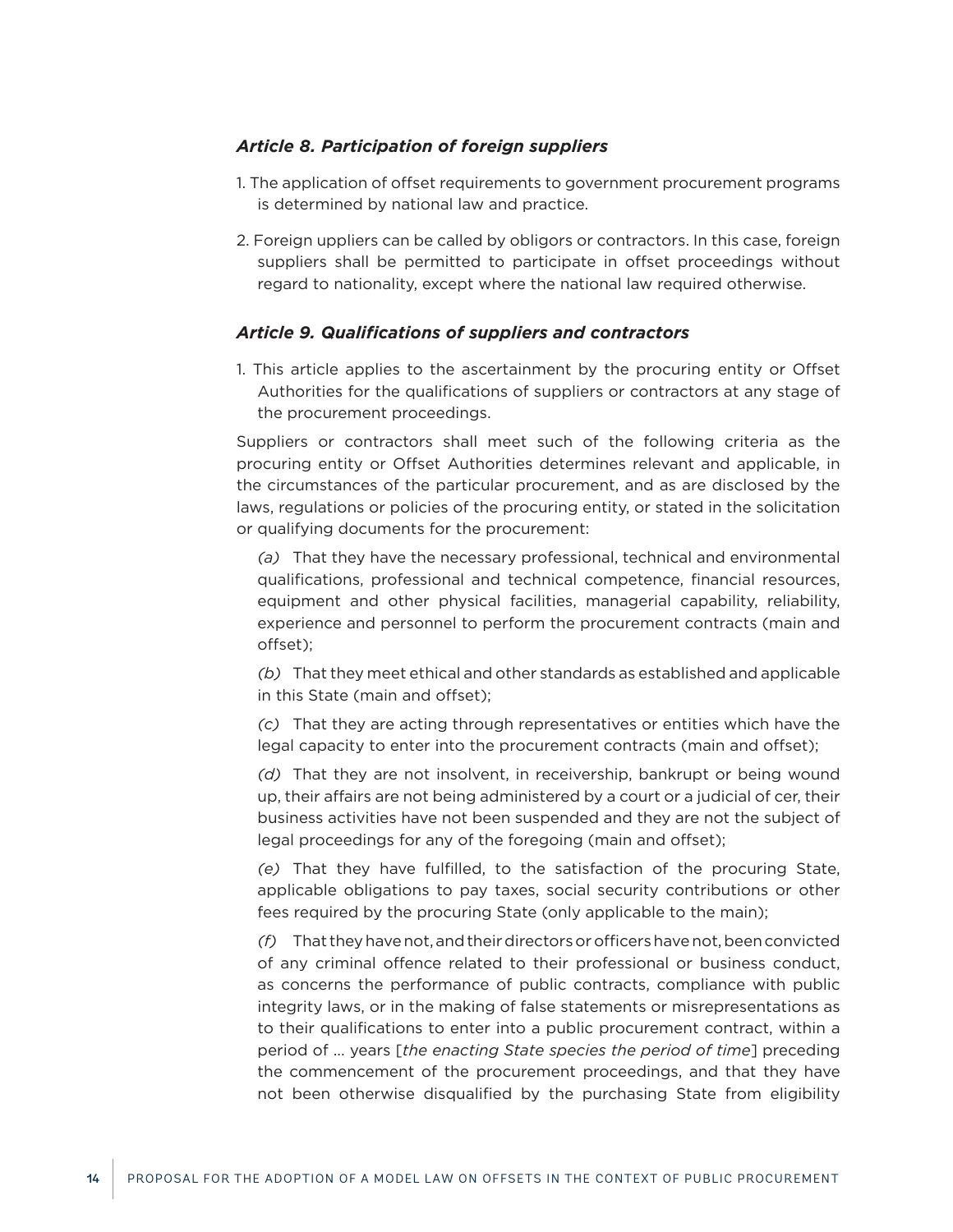<span id="page-14-0"></span>to bid on, receive or perform public contracts, pursuant to administrative suspension or debarment proceedings, within a period of >>> years [*the enacting State species the period of time*] (main and offset).

- 2. Subject to the right of suppliers or contractors to protect their intellectual property, "trade secrets" or proprietary information, as may accompanied by non-disclosure commitments to the extent authorized by the law of the procuring State, the procuring entity or Offset Authorities may require suppliers or contractors participating in procurement proceedings to provide appropriate documentary evidence or other information to satisfy itself that the suppliers or contractors, and proposed lower tier subcontractors or other vendors, are qualified in accordance with the professional, technical, financial and other criteria such ethical and environmental criteria, required by the applicable national rules on government procurement.
- 3. Any requirement established pursuant to this article shall be set out, in the pre-qualification or pre-selection documents; a procuring entity shall impose no criterion, requirement or procedure with respect to the qualifications of suppliers or contractors other than those provided for in this Law (main and offset).
- 4. The qualifications of suppliers or contractors shall be evaluated in accordance with the disclosed national law qualification criteria and procedures set out in the pre-qualification or pre-selection documents, if any, and in the solicitation documents (only for the main).
- 5. Other than any criterion, requirement or procedure that may be imposed by the procuring entity in accordance with article 8 of this Law, the procuring entity shall establish no criterion, requirement or procedure with respect to the qualifications of suppliers or contractors that discriminates against or among suppliers or contractors or against categories thereof, or that is not objectively justifiable.

## *Article 10. Rules concerning description of the subject matter of the offset and the terms and conditions of the offset contract or framework agreement*

1. (a) The pre-qualification or pre-selection documents, if any, shall set out a description of the subject matter of the offset contract;

*(b)* The procuring entity shall set out in the solicitation documents the detailed description of the subject matter of the offset that it will use in the examination of submissions, including the minimum requirements that submissions must meet to be considered responsive and the manner in which those minimum requirements are to be applied.

2. Other than any criterion, requirement or procedure that may be imposed by the procuring entity in accordance with article 8 of this Law, no description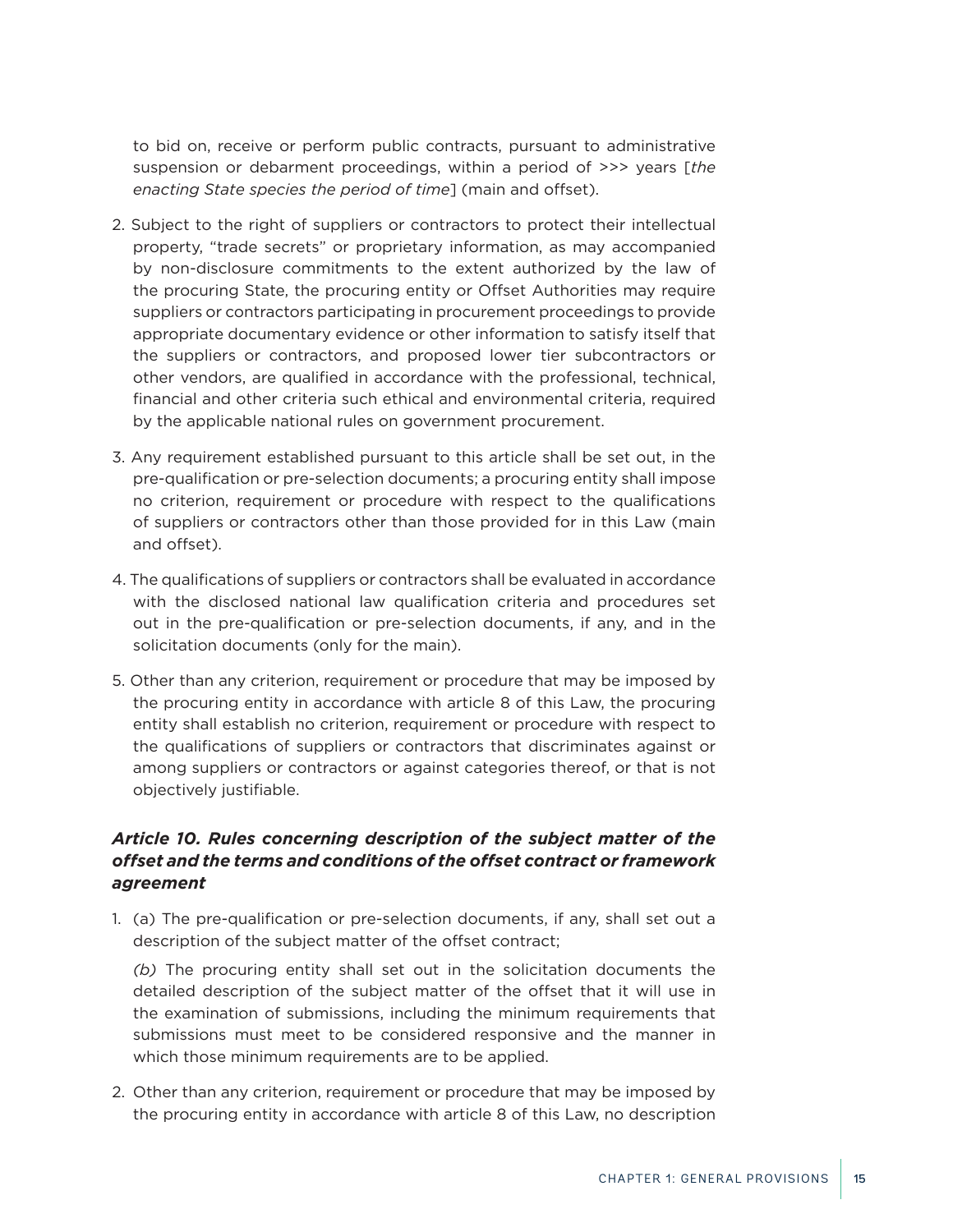<span id="page-15-0"></span>of the subject matter of a procurement that may restrict the participation of suppliers or contractors in or their access to the procurement proceedings, including any restriction based on nationality, shall be included or used in the pre-qualification or pre-selection documents, if any, or in the solicitation documents.

- 3. The description of the subject matter of the offset contract may include specifications, plans, drawings, designs, requirements, testing and test methods, packaging, marking or labelling or conformity certification, and symbols and terminology.
- 4. To the extent practicable, the description of the subject matter of the offset contract shall be objective, functional and generic. It shall set out the relevant technical, quality and performance characteristics of that subject matter. There shall be no requirement for or reference to a particular trademark or trade name, patent, design or type, specific origin or producer unless there is no sufficiently precise or intelligible way of describing the characteristics of the subject matter of the procurement and provided that words such as "or equivalent" are included.
- 5. Standardized features, requirements, symbols and terminology relating to the technical, quality and performance characteristics of the subject matter of the offset contract shall be used, where available, in formulating the description of the subject matter of the procurement to be included in the pre-qualification or pre-selection documents, if any, and in the solicitation documents; if any, and solicitation documents.

#### *Article 11. Rules concerning evaluation criteria and procedures*

- 1. Except for the criteria set out in paragraph 3 of this article, the evaluation criteria shall relate to the subject matter of the procurement.
- 2. The evaluation criteria relating to the subject matter of the offset procurement may include:

*(a)* Amount of added value created in % of the total imported amount of the contract

*(b)* The schedule for delivery of goods, completion of construction or provision of services.

*(c)* The environmental and social characteristics of the subject matter.

*(d)* Where relevant in procurement, the experience, reliability and professional and managerial competence of the supplier or contractor and of the personnel to be involved in providing the subject matter of the procurement.

*(e)* Number of direct and indirect local employement created

*(f)* Nature of investment if any,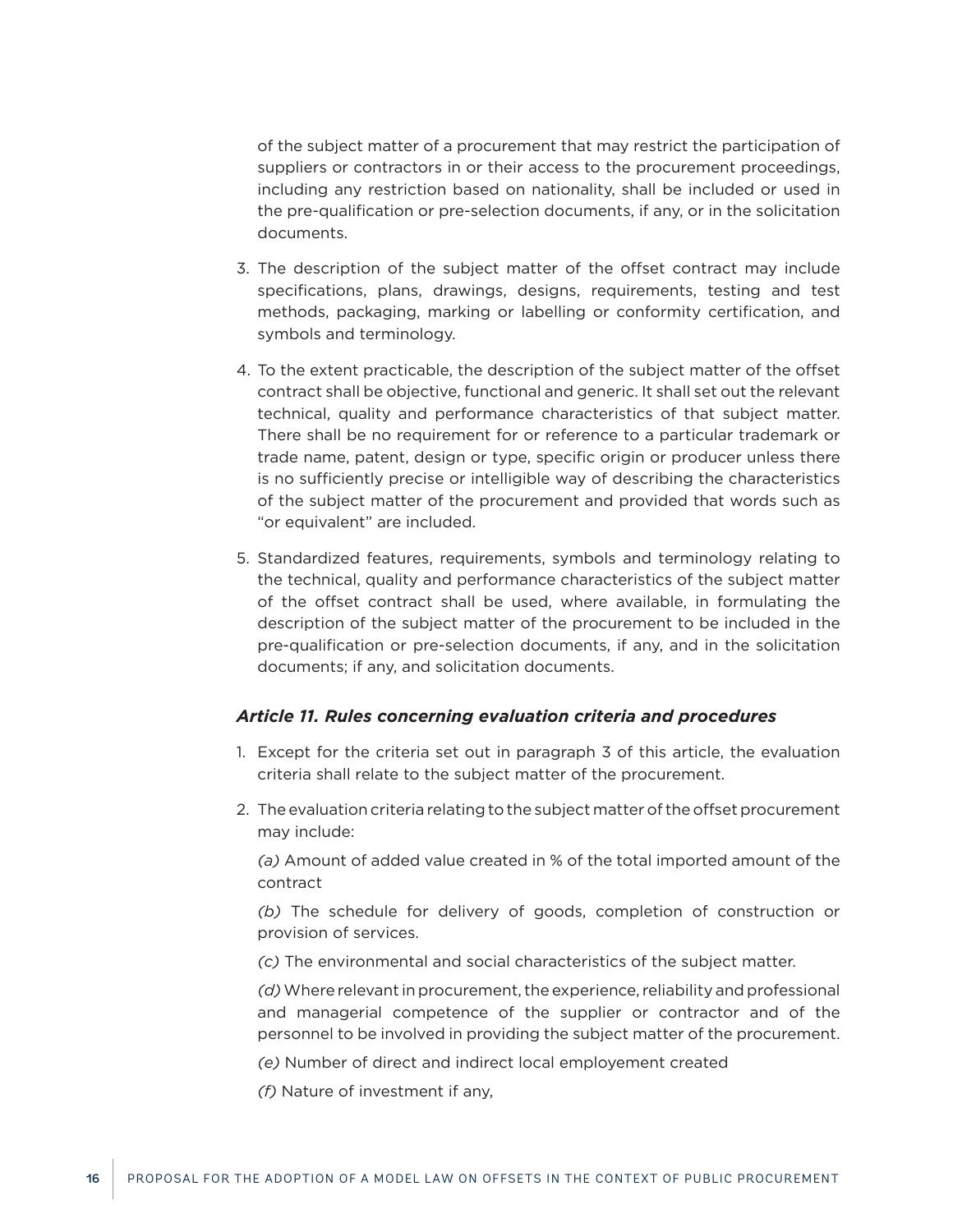- <span id="page-16-0"></span>*(g)* Nature of transfer of Technology if any (field, good will, etc)
- *(h)* Sustainability of the projects
- 3. To the extent practicable, all criteria shall be objective, quantifiable and expressed in creation of economical value terms.
- 4. The Offset Authorities shall set out in the solicitation documents whether the successful submission will be ascertained on the basis of creation of economical value or other criteria;
- 5. In evaluating submissions and approving the successful submission, the Offset Authorities shall use only those criteria and procedures that have been set out in the solicitation documents and shall apply those criteria and procedures in the manner that has been disclosed in those solicitation documents. No criterion or procedure shall be used that has not been set out in accordance with this provision.

## *Article 12. Rules concerning the language of documents*

- 1. The pre-qualification or pre-selection documents, if any, and the solicitation documents shall be formulated in English and national language.
- 2. Applications to pre-qualify or for pre-selection, if any, and submissions may be formulated and presented in English language and national language.

## *Article 13. Rules concerning the manner, place and deadline for presenting applications to pre-qualify or applications for pre-selection or for presenting submissions*

- 1. The manner, place and deadline for presenting offset proposal shall be set out in the solicitation documents.
- 2. Deadlines for presenting offset proposal shall be expressed as a specific date and time and shall allow enough time for obligors or contractors to prepare and present their applications, taking into account the reasonable needs of the offset Authorities.
- 3. If the offset Authorities issues a clarification or modification of the solicitation documents, it shall notify the relevant parties at the earliest opportunity and in compliance with the principle of equal treatment if offset have to be agreed before the award of the main contract.
- 4. In case of force majeur, notice of any extension of the deadline shall be given promptly to each obligors or contractor to which the offset Authorities provided thesolicitation documents.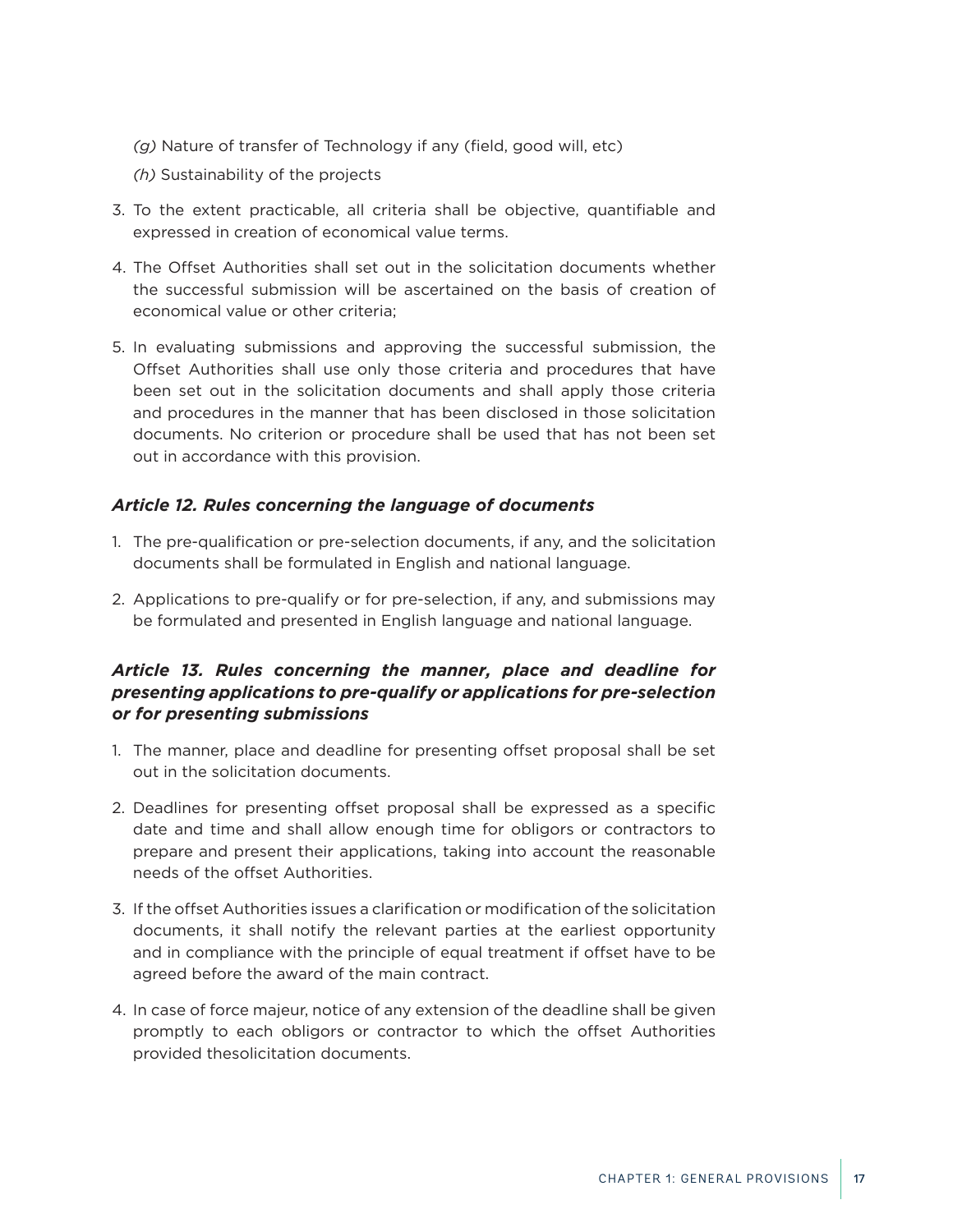<span id="page-17-0"></span>5. If the procuring or offset Authorities convene a meeting of offset obligors, it shall prepare minutes of the meeting containing the requests submitted at the meeting for clarification of the solicitation documents and its responses to those requests, without identifying the sources of the requests. The minutes shall be provided promptly to all obligors to which the procuring or offset entity provided the solicitation documents, so as to enable those obligors to take the minutes into account in preparing their submissions.

### *Article 14. Clarifications and modifications of solicitation documents*

- 1. An obligor or contractor may request a clarification of the solicitation documents that concern offset requirements from the procuring or offset Authorities. The procuring or offset Authorities shall respond to any request by an obligor or contractor for clarification that is received by the procuring or offsets Authorities within a reasonable time prior to any deadlines set for receipt of such inquiries or for presenting submissions. The procuring or offsets Authorities shall communicate all changes or clarifications of offset requirements to all obligors or contractors to which the procuring entity or Offset Authorities has provided the solicitation on offset requirement documents.
- 2. If the procuring or offsets Authorities convenes a meeting of obligors or contractors that concerns offset requirements, it shall prepare minutes of the meeting reflecting the presentation made by the offsets Authorities and containing the requests submitted at the meeting for change to or clarification of the offset requirements documents and its responses to those requests, without identifying the sources of the requests. The minutes shall be provided promptly to all obligors or contractors to which the procuring or offsets Authorities provided the offset requirements documents, so as to enable those obligors or contractors to take the minutes into account in preparing their offset submissions.

#### *Article 15. Clarifications of qualifications information and of submissions*

- 1. No substantive change on the offsets guidelines or as concern the qualification of potential offset partners will occur during the negotiations or award process that precedes the selection decision of the awardee for the supply contract, or during such period as applies to qualification, negotiation and execution of the corresponding offset agreement, unless the procuring or offsets Authorities informs all companies then participating of the change and affords each due opportunity to revise their proposals in recognition of such change(s).
- 2. All communications generated under this article shall be included in the record of the procurement proceedings.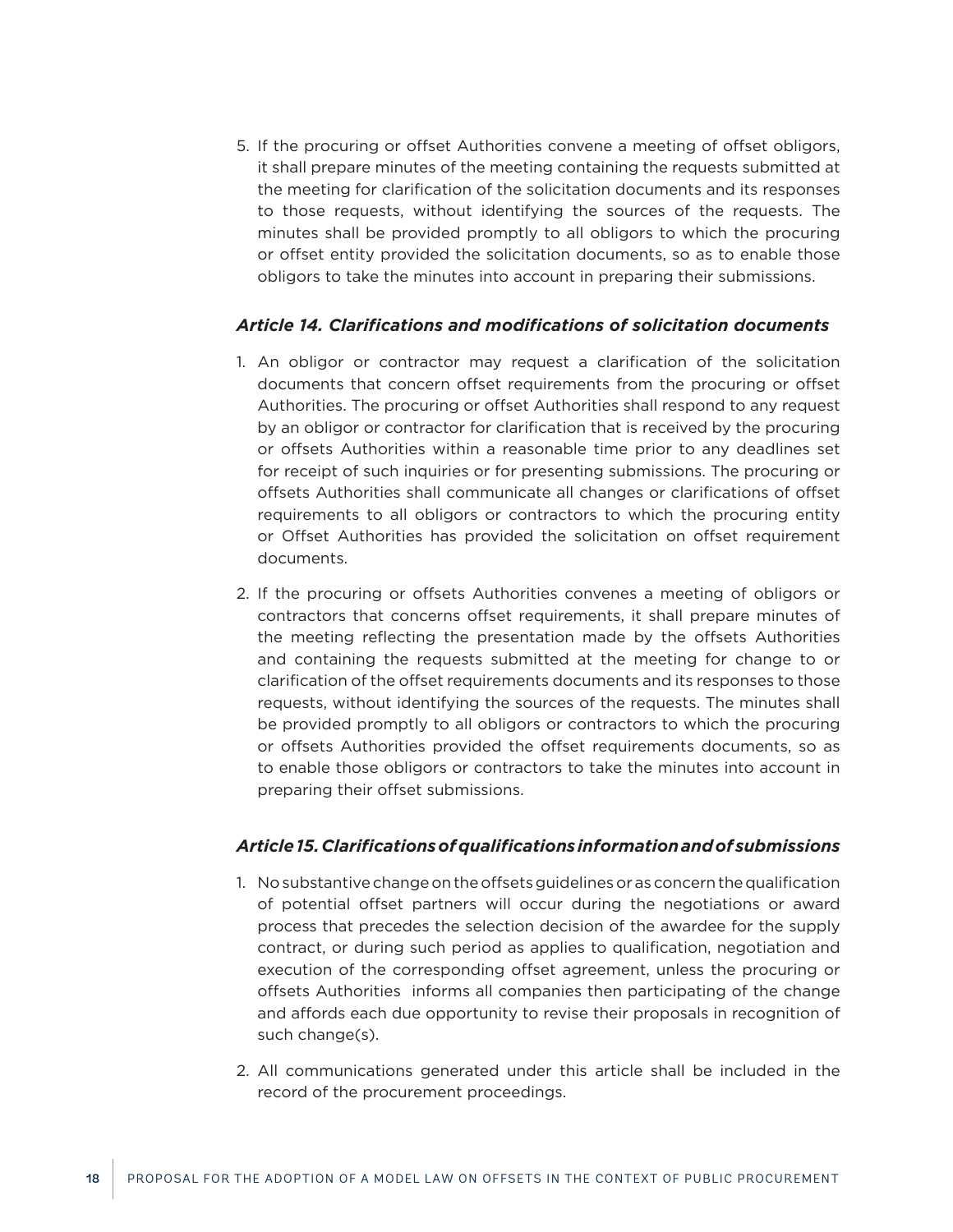## <span id="page-18-0"></span>*Article 16. Tender securities*

- 1. When the procuring or offsets Authorities requires obligors or contractors presenting submissions to provide a tender security:
	- *(a)* The requirement shall apply to all obligors or contractors;

*(b)* The solicitation or offset requirements documents may stipulate that the issuer of the tender security and the confirmer, if any, of the tender security, as well as the form and terms of the tender security, must be acceptable to the procuring or offsets Authorities. In cases of domestic procurement, the solicitation documents may in addition stipulate that the tender security shall be issued by an issuer in this State if this necessary required by the law of this state;

*(c)* Prior to presenting a submission, a obligor or contractor may request the procuring or offsets Authorities to confirm the acceptability of a proposed issuer of a tender security or of a proposed confirmer, if required; the procuring entity or Offset Authorities shall respond promptly to such a request;

*(d)* Confirmation of the acceptability of a proposed issuer or of any proposed confirmer does not preclude the procuring entity or Offset Authorities from rejecting the tender security on the ground that the issuer or the confirmer, as the case may be, has become insolvent or has otherwise ceased to be creditworthy;

*(e)* Requirements as concern a tender security that apply to satisfaction of offset requirements shall be disclosed to all obligors and contractors who may execute offset contracts with the procuring or offset Authorities and changes made for the benefit of any one or several obligors or contractors shall be made available or applicable to all other participants;

*(f)* The procuring or offsets Authorities shall specify in the solicitation documents any requirements with respect to the issuer and the nature, form, amount and other principal terms and conditions of the required tender security. Any requirement that refers directly or indirectly to the conduct of the supplier or contractor presenting the submission may relate only to:

- (i) Withdrawal or modification of the submission after the deadline for presenting submissions, or before the deadline if so stipulated in the solicitation documents;
- (ii) Failure to sign a procurement contract if so required by the solicitation documents; and
- (iii) Failure to provide a required security for the performance of the contract after the successful submission has been accepted or failure to comply with any other condition precedent to signing the procurement contract specified in the solicitation documents.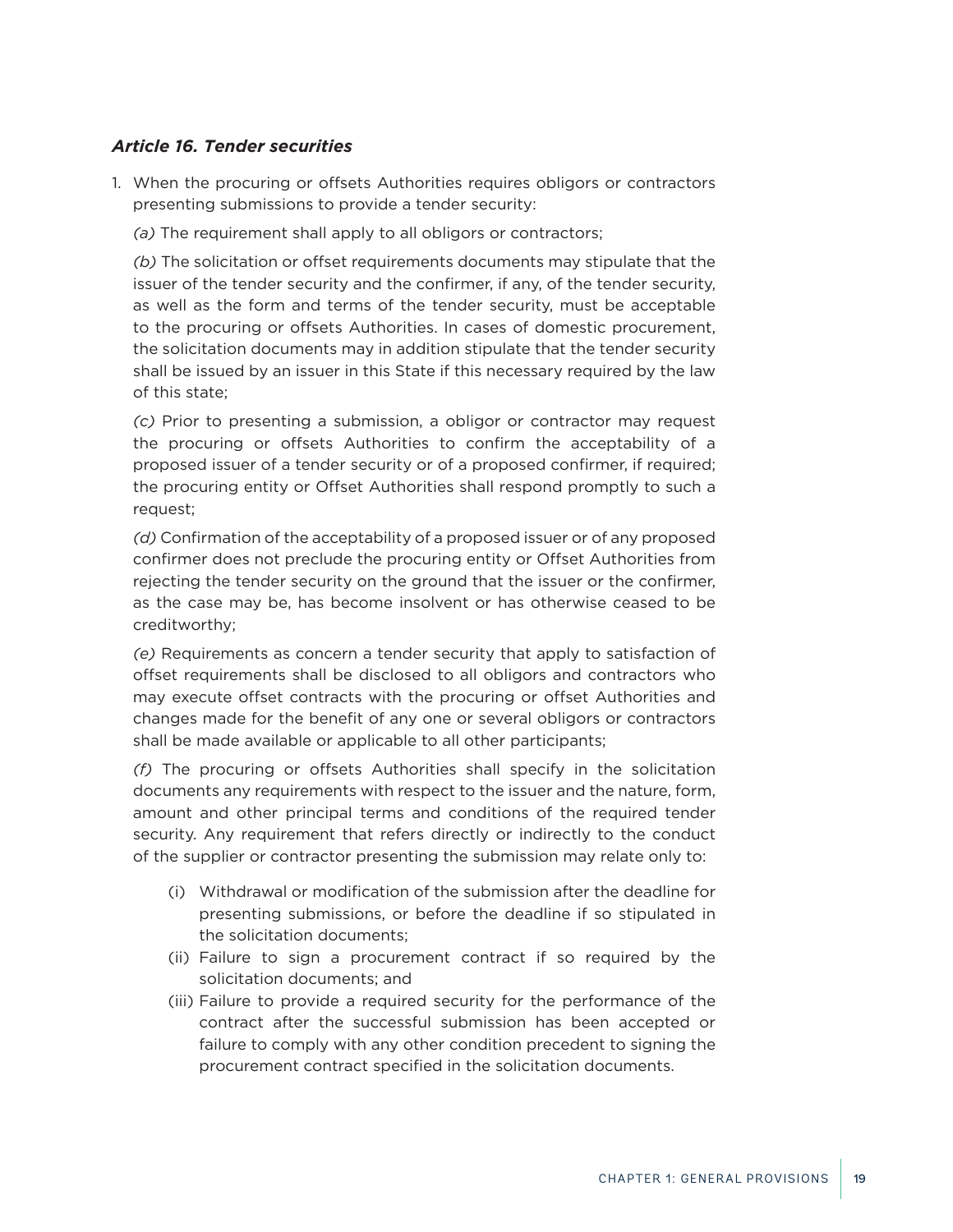<span id="page-19-0"></span>2. The procuring or offsets Authorities shall make no claim to the amount of the tender security and shall promptly return, or procure the return of, the security document after the earliest of the following events:

*(a)* The expiry of the tender security;

*(b)* The award to a different entity of the procurement or supply contract and the related offset contract; or

*(c)* The entry into force of a procurement contract and the provision of a security for the performance of the contract, if such a security is required by the solicitation documents, where no distinct or separate security is required for any accompanying offset contract;

#### *Article 17. Cancellation of the procurement*

1. The procuring entity or Offset Authorities may cancel the procurement at any time prior to the acceptance of the successful submission and, after the successful submission is accepted, under the circumstances referred to the article 20 of this Law. The procuring entity or offset Authorities shall not open or evaluate any tenders or proposals after taking a decision to cancel the procurement.

*(a)*. In the ordinary course, the cancellation of procurement shall result in the corresponding cancellation, *in pari passu*, of the related offset proposal, and the offset proposal (together with all supporting documentation) shall be returned to the proposing obligor. In such event, the procuring entity or Offset Authorities shall keep all aspects of the offset proposal confidential in order to respect the trade secrets and proprietary business strategies of the obligor.

*(b)*. Where procurement has been cancelled, prior to award and execution of a contract, the proposing obligor shall not be held to perform to the offset proposal that it submitted for the cancelled procurement.

*(c)*. Notwithstanding the foregoing, with the consent of the obligor, the procuring entity or Offset Authorities may retain an offset proposal and applied to satisfy the offset requirements of a different procurement.

*(d)*. Expenses incurred by an obligor in the preparation of an offset proposal shall not be reimbursable, except if the procuring entity or offset Authorities has indicated in the procurement documents and offset requirements that it intends to pay such expenses in the event of cancellation.

*(e)*. In the event that a procuring entity or Offset Authorities makes a decision to cancel a procurement that is considered by a proposing obligor to have been made in bad faith or violation of the laws of the country conducting the procurement, the proposing obligor may seek reimbursement from national authority of the costs that it incurred in the preparation of the bid for the main supply contract and of the offset proposal.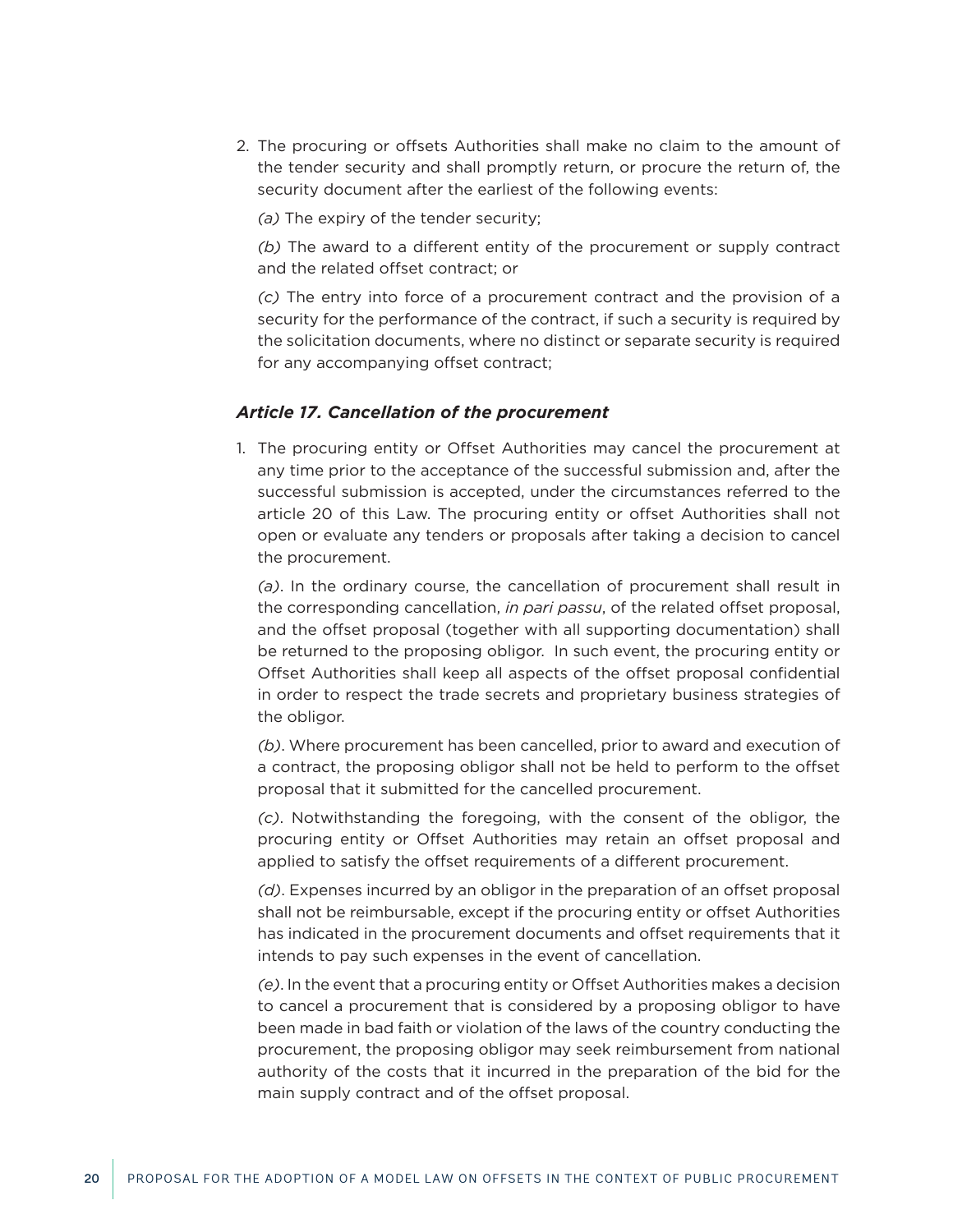<span id="page-20-0"></span>*(f)*. A material modification of requirements for a main contract shall not be treated as cancellation but shall be accompanied by notification to potential contracting parties and opportunity to make modifications to supply as well as offset contract proposals reflective of such modification.

## *Article 18. Exclusion of a supplier or contractor from the procurement proceedings on the grounds of inducements from the supplier or contractor, an unfair competitive advantage, conflicts of interest or other violation of national laws that concern the integrity of the procurement process.*

- 1. Obligors shall conform to all national laws that concern integrity of procurement and ethical business conduct in the preparation of offset proposals and in all dealings with the procuring entity that concern the submission, requirements, review, evaluation, approval or credit for the offset proposal.
- 2. A procuring entity or Offset Authorities shall exclude an obligor or contractor from the procurement proceedings if, in connection with an offset proposal:

*(a)* The obligor or contractor offers, gives or agrees to give, directly or indirectly, to any current or former officer or employee of the procuring entity, Offset Authorities or other governmental authority a gratuity in any form, an offer of employment or any other thing of service or value, so as to influence an act or decision of, or procedure followed by, the procuring entity in connection with the official processing of the offset proposal; or

*(b)* The obligor or contractor has obtained an unfair competitive advantage or a benefitted from a conflict of interest in violation of the law of the procuring State.

- 3. Subject to the laws of the procuring State, where the procuring entity intends to take action under this Article against a obligor or contractor, arising from misconduct associated with an offset proposal, the obligor or contractor shall be informed of the allegations that concern it, be afforded access to the evidence that may support such allegations, and provided an opportunity to respond or defend itself.
- 4. Any decision of the procuring entity to exclude an obligor or contractor from the procurement proceedings under this article and the reasons therefore shall be included in the record of the procurement proceedings and promptly communicated to the obligor or contractor concerned. If and to the extent afforded by the national laws of the procuring State, the affected obligor or contractor shall have rights to seek judicial redress in courts of competent jurisdiction.

## *Article 19. Acceptance of the successful submission and entry into force of the procurement contract*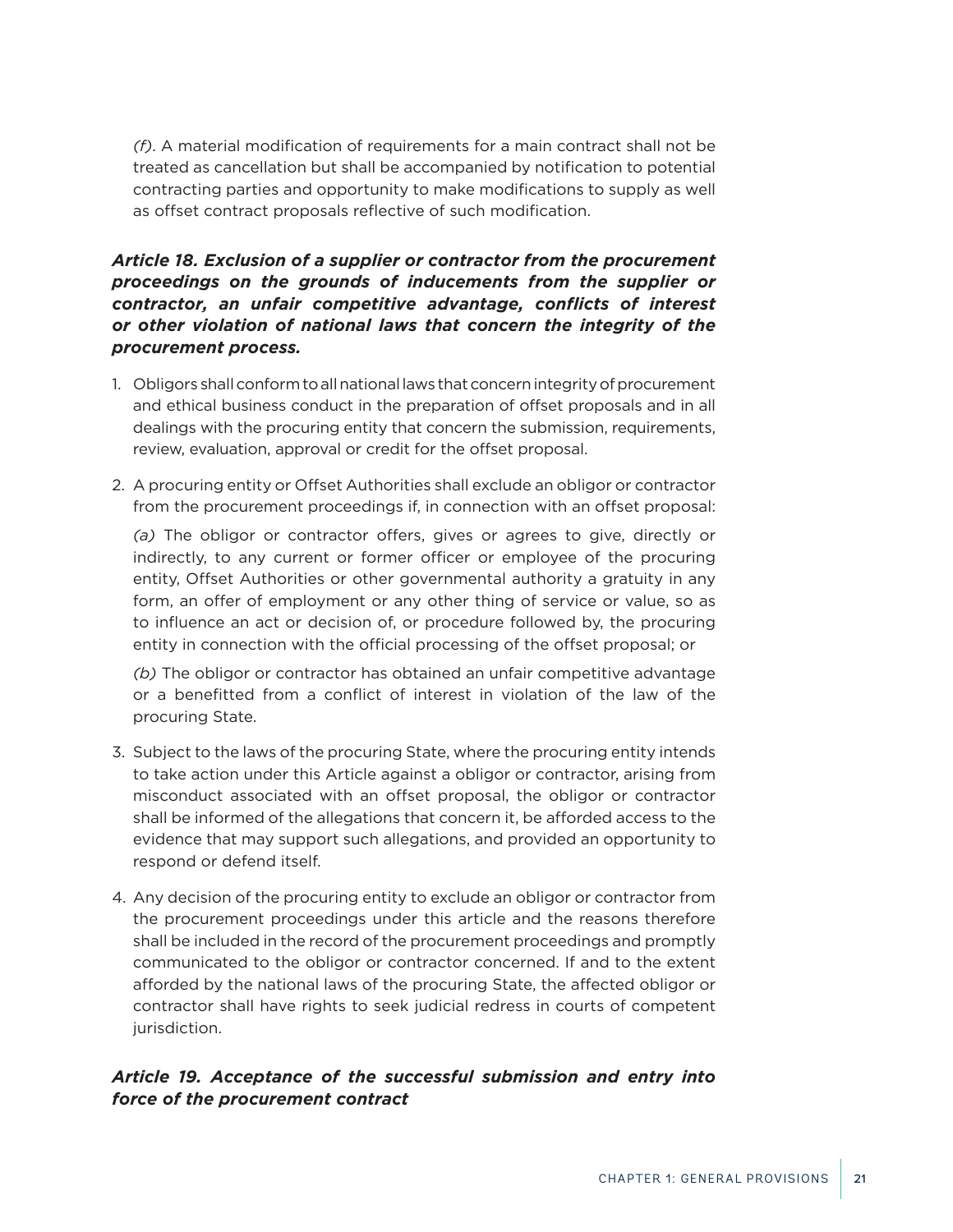<span id="page-21-0"></span>1. The procuring entity shall accept the successful submission unless:

*(a)* The obligor or contractor presenting the successful submission is disqualified in accordance with article 9 of this Law;

*(b)* The procurement is cancelled in accordance with paragraph 1 of article 18 of this Law; or

*(c)* The obligor or contractor presenting the successful submission is excluded from the procurement proceedings on the grounds specified in article 19 of this Law.

2. The procuring entity shall promptly notify each obligor or contractor that presented submissions of its decision to accept the successful submission at the end of the standstill period. The notice shall contain, at a minimum, the following information:

*(a)* The name and address of the obligor or contractor presenting the successful submission;

*(b)* The total amount of creation of local economical value

*(c)* The duration of the standstill period as set out in the solicitation documents and in accordance with the requirements of the procurement regulations. The standstill period shall run from the date of the dispatch of the notice under this paragraph to all obligors or contractors that presented submissions.

### *Article 20. Public notice of the award of an offset agreement*

- 1. Upon the entry into force of an offset agreement, the procuring entity or Offset Authorities shall promptly publish notice of the offset agreement, specifying the name of the obligor/supplier (or suppliers) or contractor (or contractors) entering into the offset agreement, identifying the contract to which the offset agreement is related, and describing the general terms of the offset commitment, subject to the requirements or limitations of the law of the purchasing State.
- 2. The procuring entity or offset Authorities are encouraged to publish periodic notices of cumulative offset commitments, from time to time, but at least once a year.
- 3. The offset regulations shall provide for the manner of publication of the notices required under this article.

### *Article 21. Confidentiality*

1. In its communications with obligors/suppliers or contractors or with any person, the procuring entity shall not disclose any identified proprietary or business confidential information (including intellectual property) provided by obligors/suppliers or contractors except where (i) disclosure is required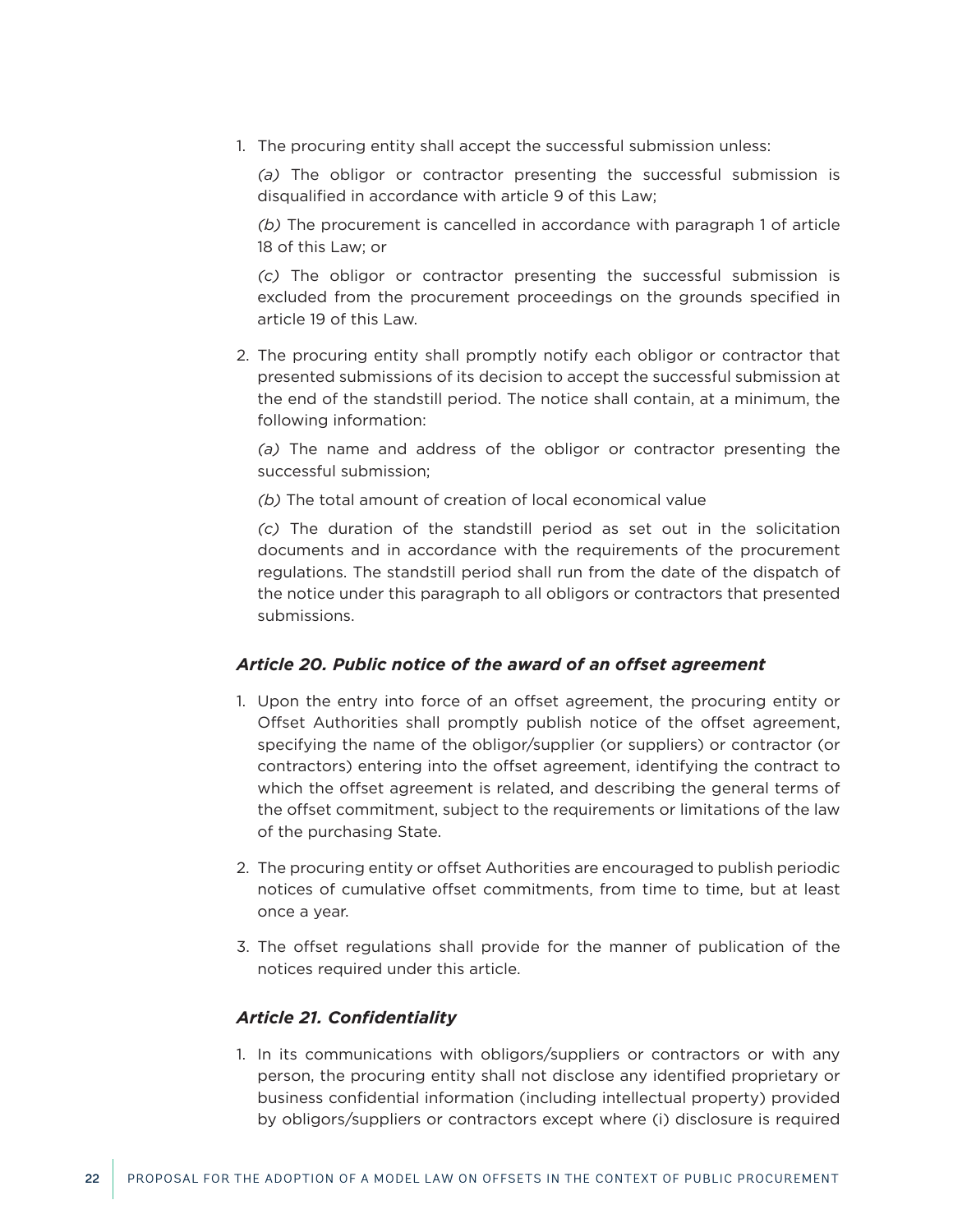<span id="page-22-0"></span>by national law or regulation, (ii) where disclosure is required by order of a court of the purchasing State, or (iii) failure to disclose the information would be harmful to the national security interests of the purchasing State. It is the responsibility of each obligor/supplier or contractor to clearly identify information which it asserts is proprietary or confidential or which constitutes its intellectual property.

The State shall respect the legitimate commercial interests of the obligors/ suppliers or contractors and avoid any disclosure as would reasonably be expected to impede fair competition and shall provide such notice as is permitted under national law to the potentially affected obligor/supplier or contractor prior to making any disclosure of proprietary or competitionsensitive information (including intellectual property).

- 2. Subject to the foregoing paragraph 1 of this Article, and other than when providing or publishing information pursuant to paragraphs 2 and 10 of Article 20 and to Articles 21, 23 and 30 of this Law, the procuring entity or Offset Authorities shall treat as confidential the following examples of offset-related submissions by potential obligors/suppliers or contractors: (i) applications to pre-qualify domestic offset partners (including subcontractors); (ii) substantiation of the credentials of proposed offset partners (or subcontractors); (iii) plans of performance of offset requirements; (iv), negotiated teaming, joint venture, tie-up or other agreements, contracts or subcontracts; (v) proposed workshare or contracting assignments; (vi), matters that concern transfer or licensing of technology; and (vii) potential investments in commercial entities domiciled in the purchasing State. The enumerated items may be considered by the procuring State in its determination of what information is proprietary and competition-sensitive information which the procuring State shall not disclose to any competing obligors/suppliers or contractors or to any other third-party person not authorized to have access to this type of information.
- 3. All discussions, communications, negotiations or dialogue between the procuring entity or offset Authorities and a obligor or contractor, for purposes of concluding an offset agreement, shall be confidential and kept by all parties in strictest confidence unless: (i) disclosure is required by national law or regulation, (ii) disclosure is required by order of a court of the purchasing State, or (iii) failure to disclose the information would be harmful to the national security interests of the purchasing State. No party to any such discussions, communications, negotiations or dialogue shall disclose to any other person any technical, price or other information relating to these discussions, communications, negotiations or dialogue without the consent of the other party. Unless the procuring entity imposes rules or requirements to the contrary, there shall be a presumption that a obligor or contractor may disclose such matters to agents, prospective offset business partners or other supporting third parties where the respective private parties have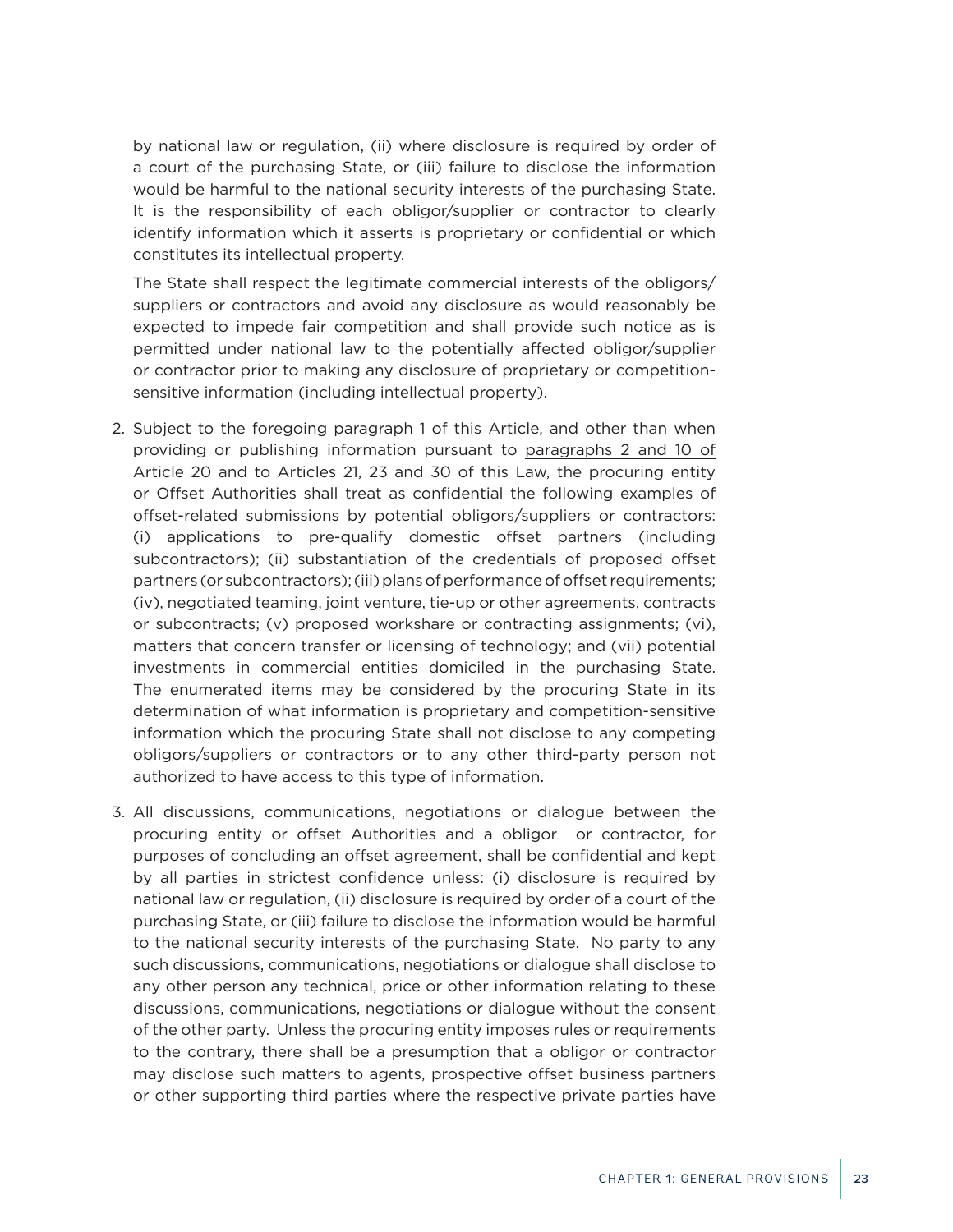<span id="page-23-0"></span>entered into a Non-Disclosure Agreement intended to assure the continuing confidentiality of such information.

4. Subject to the requirements in paragraph 1 of this Article, in procurement involving sensitive but unclassified defence technical information, or classified information, the procuring entity or Offset Athaurities may:

*(a)* Limit access to such information for purposes of proposing or performing an offset agreement unless the procuring entity is satisfied that applicable laws, regulations and policies regarding the security of such information are satisfied by the obligors or contractors; and

*(b)* Demand that obligors or contractors assure that their offset partners and subcontractors comply with such security requirements.

#### *Article 22. Documentary record of offset proceedings*

1. The procuring or offset Authorities entity shall maintain a record of the offset agreement proceedings which, subject to national law and regulation, includes the following information:

*(a)* A brief description of the subject matter of the related supply contract and of the contemplated offset agreement;

*(b)* The names and addresses of obligors or contractors that made offset submissions;

*(c)* The name and address of any offset partner or proposed offset supplier included in the offset plan as submitted for consideration or action by the requiring activity of the State;

*(d)* A statement of the reasons and circumstances relied upon by the procuring entity for its decision(s) as concern the suitability of offset proposals, the eligibility or qualifications of proposed offset partners, and as regards the satisfaction of requirements and terms and conditions of any offset agreement;

*(e)* The requirements, conditions, term, value and and other principal terms and conditions of the offset agreement, where authorized and offered to the obligor or contractor;

*(f)* A summary of the communications between the obligor or contractor and the requiring activity with respect to the offset agreement and any understandings reached that concern the performance of such agreement;

*(g)* The reasons and circumstances for any non-disclosure of information where the requiring activity invoked paragraph 1 of Article 22 of this law; and

*(h)* Other information required to be included in the record of the offset agreement action in accordance with the provisions of this Law or other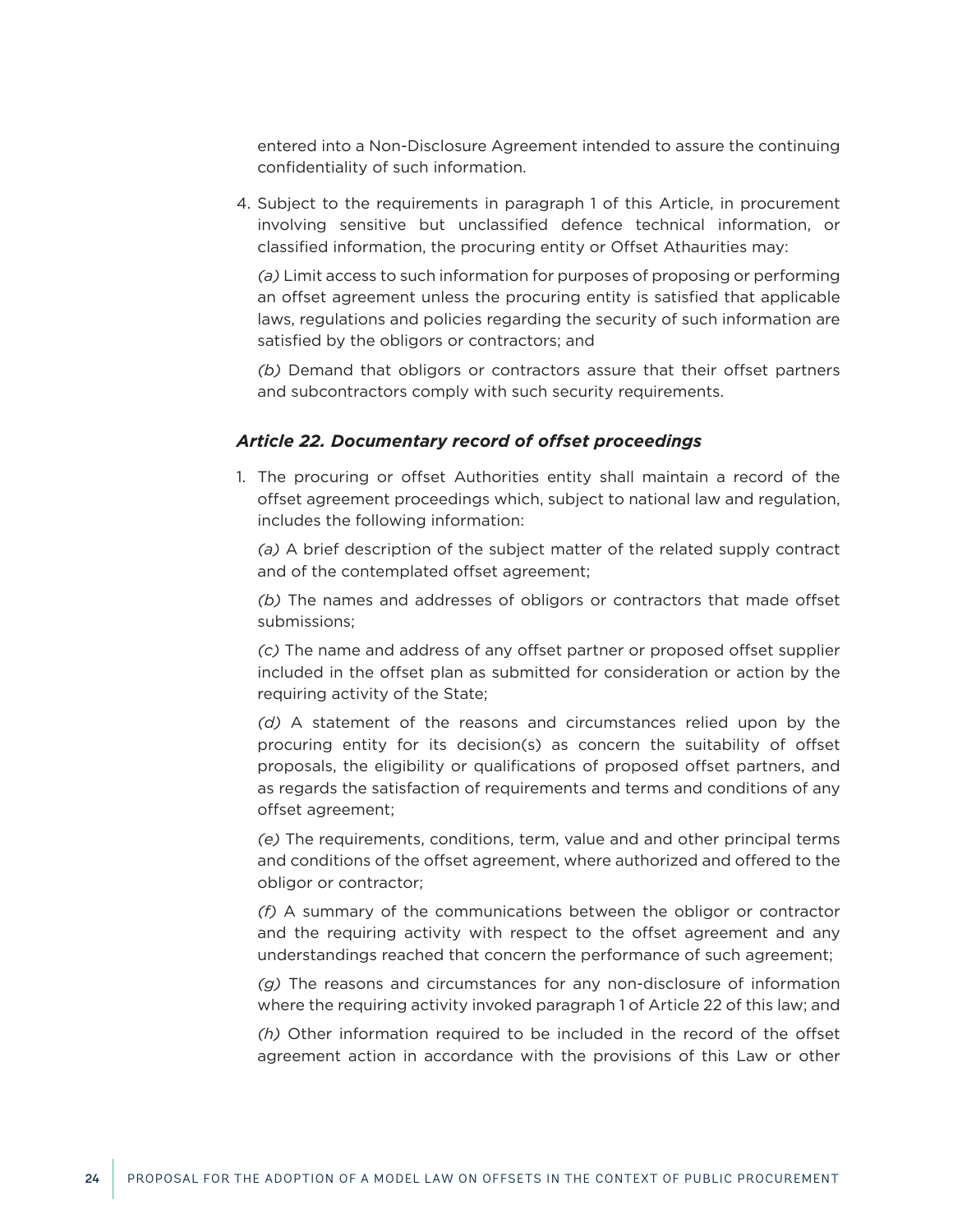<span id="page-24-0"></span>procurement law or regulation of the purchasing State.

- 2. The documentary record described in paragraph 1 of this Article shall be treated as "Confidential" in accordance with Article 22.
- 3. The procuring entity or offset Authorities shall record, file and preserve all documents and communications relating to the offset proceedings, according to procurement laws and regulations of the State.

## *Article 23. Code of conduct*

For the solicitation, negotiation, execution and administration of offset agreements, a documented code of conduct for officers or employees of procuring entities or Offset Authorities shall be established. The code of conduct shall address, inter alia, (i) the prevention of conflicts of interest in procurement and as concerns the offset agreement; and (ii) where appropriate, measures to employ with respect to the assignment and qualification of State personnel responsible for offset agreements, such as declarations of interest, financial disclosures (where required) screening procedures and training measures. The code of conduct so implemented shall be promptly made accessible to the public and to prospective obligors and contractors and shall be systematically maintained.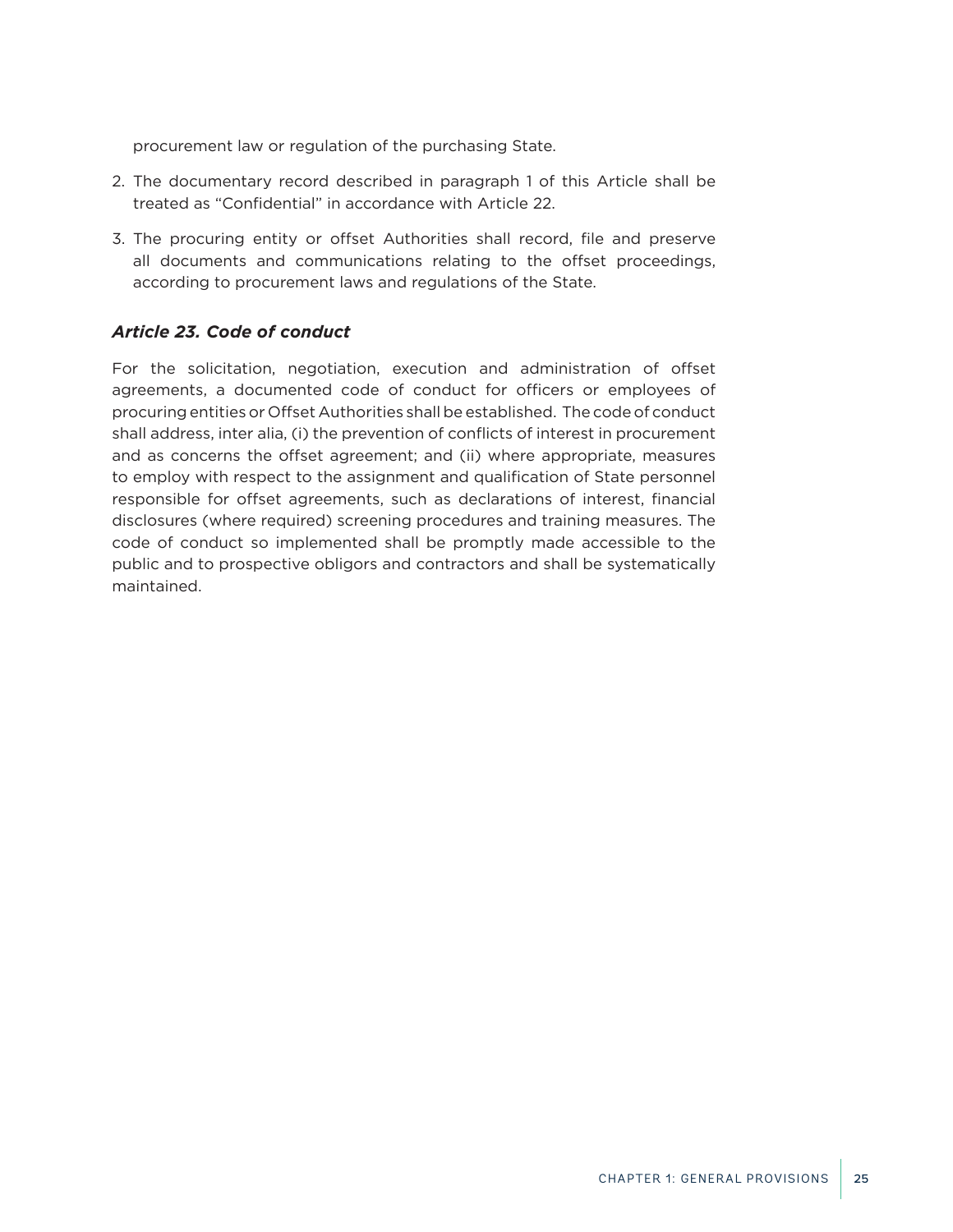## <span id="page-25-0"></span>CHAPTER II: Procedures for restricted tendering, requests for proposals without negotiation

### *Article 24. Request for proposals with dialogue procurement related*

1. As provided by national law or regulation, procuring or offsets Authorities may employ methods of dialogue (here defined to be dialogue, discussions, competitive negotiations and post-selection negotiations) with obligors or contractors who seek award of a supply contract with related offset obligations.

*(a)* Approvals for dialogue and documented constraints upon what may be negotiated shall precede the use of any negotiation authority. Records shall be kept of the use of negotiation authority;

*(b)* Potential obligors and contractors shall be informed, prior to the due date for supply or offset contract proposals, what subjects may be the subject of dialogue, if any, and the procuring or offset Authorities shall reasonably inform potential suppliers and contractors of how and at what point in the process it shall exercise dialogue authority;

*(c)* In use of dialogue authority, purchasing or offset Authorities shall be guided by a principal that all forms of dialogue are to reduce risks and improve success by both parties to a contract and that the authority to conduct dialogue shall not be mis-used in such a fashion as to frustrate or circumvent competition; and

*(d)* Communications exchanged during each form of dialogue shall be kept in strictest confidence and the procuring or offset Authorities shall not use for the benefit of one competitor information that it learned during any dialogue with another competitor.

2. When a procuring or offset Authorities contemplates the use of any of the above-referenced methods of dialogue, for the offset contract, it shall promptly inform potentially interested obligors or contractors of:

*(a)* The name and address of the procuring or offset Authorities;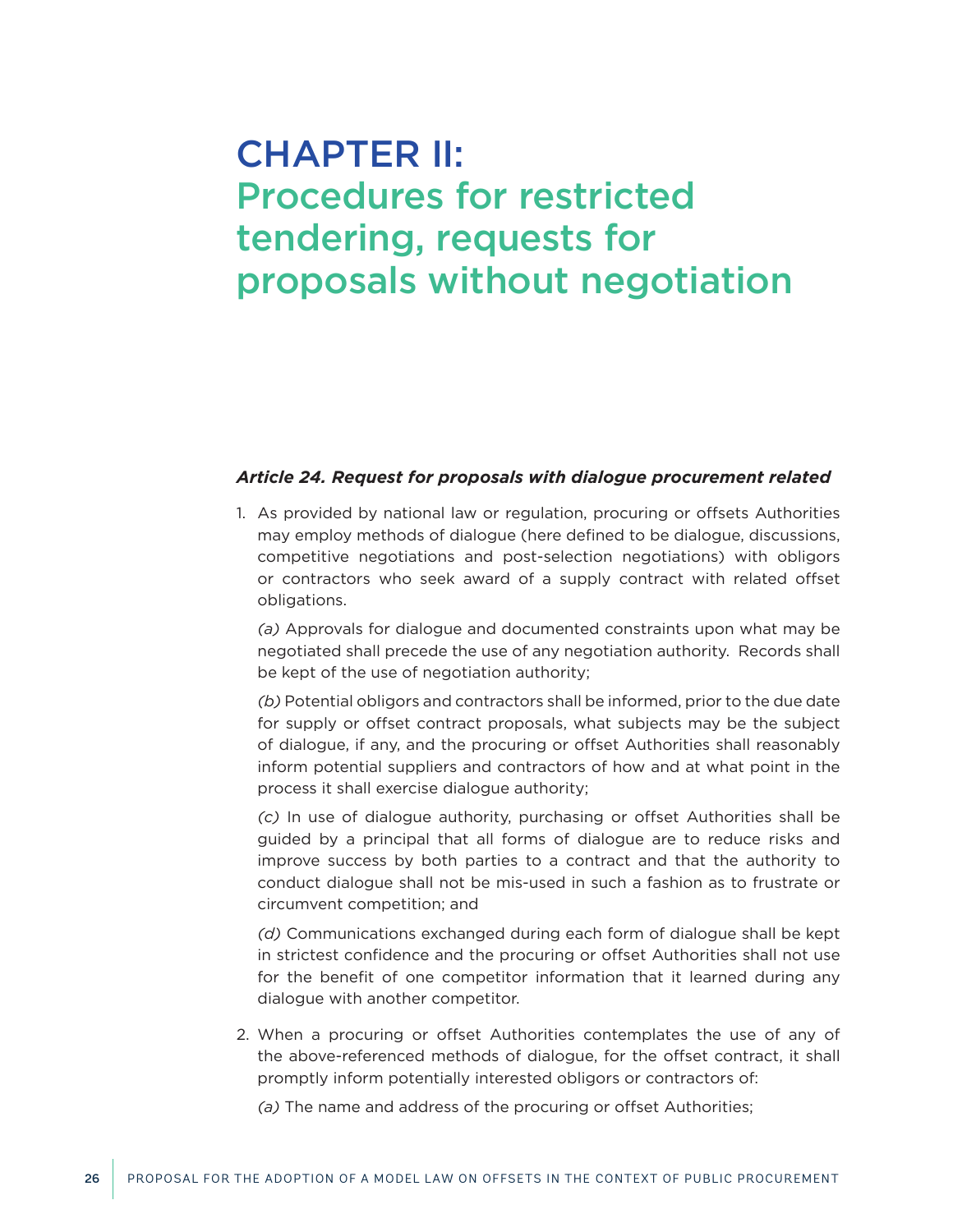*(b)* A description of the subject matter of the procurement and the nature of the corresponding offset requirement;

*(c)* How, under what authority, and by what means the procuring or offset Authorities intends to utilize a dialogue process, and how it will determine which parties will be asked to participate in any form of dialogue (and which form(s);

*(d)* The subject areas for dialogue (such as, for example, statement of work, eligible offset partners, credit for offsets already achieved, application of multipliers; measurement of earned offset credits; and

*(e)* When and to the extent known, the desired or required time and location for the form(s) of dialogue, and subject matter(s) to be addressed.

- 3. Where multiple proposals are under consideration for the supply contract and associated offset contract, a procuring or offset Authorities may determine to limit the number of obligors or contractors with whom it is willing to engage in a dialogue process; there shall be no appeal by any party excluded from such dialogue unless and to the extent authorized by the national law of the purchasing entity.
- 4. A procuring or offset Authorities may elect to evaluate the offset proposals of obligors or companies it deems eligible to satisfy the offset requirement and whom it determines, in its sole judgment, to be in the "competitive range" suitable for inclusion in a dialogue process. At its election, the procuring or offset Authorities may establish selection criteria that it uses to determine the responsibility of each offset offeror and each offset partner proposed by an offeror and evaluate and score the relative merits of offset proposals. With respect to such selection criteria, the proposing or offset Authorities may:

*(a)* elect to share those criteria with the obligors or companies to be invited to participate in an evaluation and dialogue process;

*(b)* be guided by the principle of consistency in the use of established selection criteria;

*(c)* consider whether to inform obligors and contractors of the results of evaluation; and

*(d)* consider whether to prepare an offset selection report that documents, for use internal to the procuring or offset Authorities, how selection criteria were employed and what resulted in the application of these criteria to the offset proposals under consideration.

5. A procuring or offset Authorities may engage in proceedings to pre-qualify a contractor or obligor, or prospective offset partners identified by such contractors or obligors, in order to facilitate determinations as to eligibility for future offset requirements and to expedite the process of offset proposal solicitation, evaluation, dialogue and award.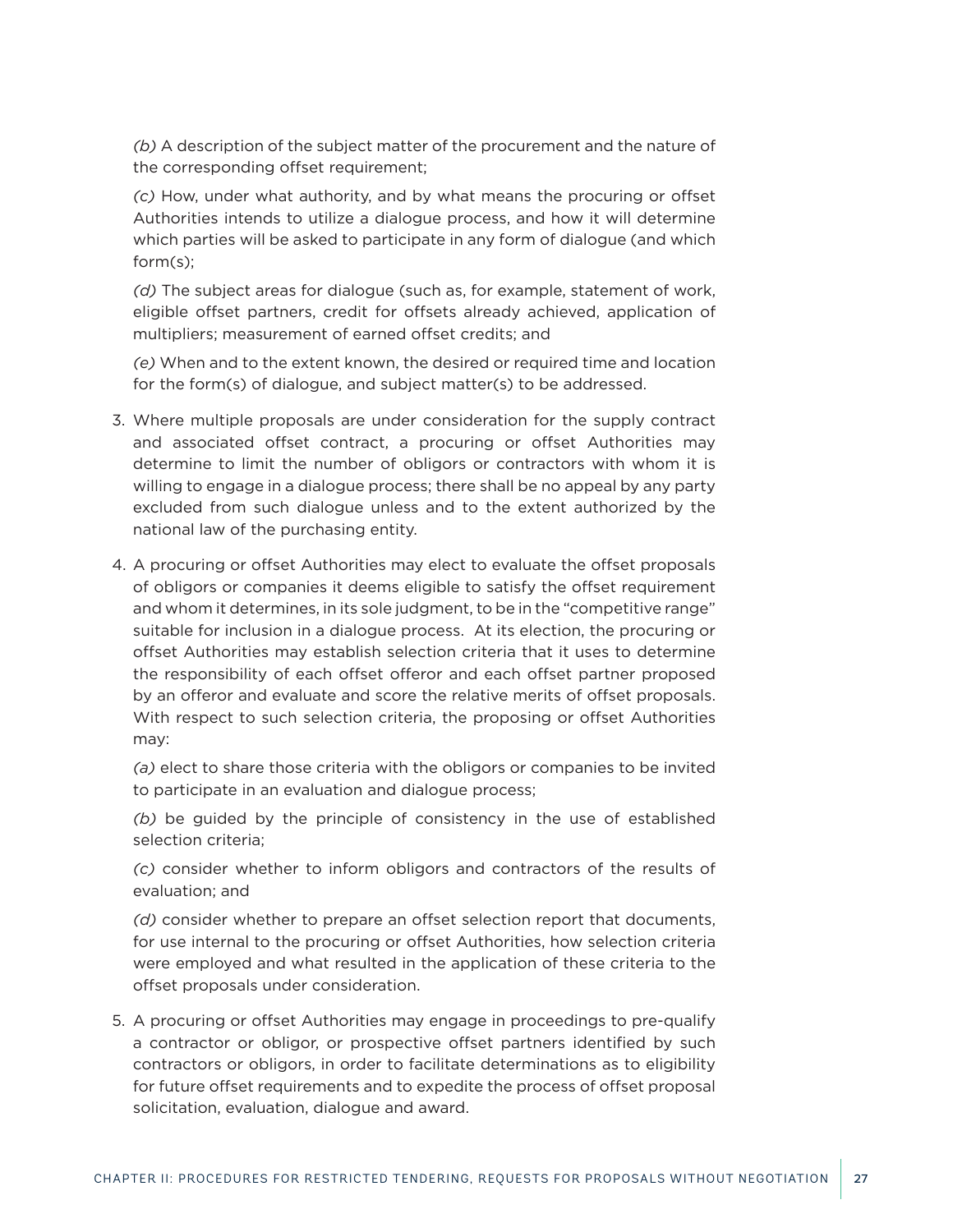*(a)* Where an invitation is made to participate in pre-qualification proceedings, the procuring or offset authority shall disclose and inform to all prospective offset suppliers its requirements and the procedures and methods it shall employ for pre-qualification.

*(b)* When pre-qualification procedures and requirements are made available to prospective offset contractors, and potential offset partners, the procuring or offset Authorities shall endeavor in good faith to apply fairly the procedures and requirements to each supplier, contractor or prospective offset partner.

*(c)* Procuring or offset Authorities are encouraged to inform obligors, contractors and prospective offset partners of any identified deficiency capable of correction.

*(d)* Unless disclosed in advance to prospective participants, procuring or offset Authorities shall not charge any fee to obligors, contractors or prospective offset partners for the pre-qualification process and, should a fee be charged, it shall be limited only to amounts reasonably reflecting the costs to the procuring or offset Authorities.

6. When a procuring or offset Authority makes a request for offset proposals, it shall consider the extent to which it can provide to all potential or prospective offerors (and offset partners, if applicable), the following categories of information to aid in the preparation of responsive proposals:

*(a)* Instructions for preparing and presenting proposals;

*(b)* If obligors or contractors are permitted to present proposals for only a portion of the subject matter of the offset requirement, a description of the portion or portions for which proposals may be presented;

*(c)* The currency or currencies in which the offest proposal is to be formulated and expressed, the currency that will be used for the purpose of evaluating proposals and either the exchange rate that will be used for the conversion of proposal prices into that currency or a statement that the rate published by a specified financial institution and prevailing on a specified date will be used;

*(d)* The manner in which the offset proposal composition and value is to be formulated and expressed, including a statement as to whether the value is to cover elements other than the price paid to offset partners for work they are to perform as subcontractors or vendors to the offset prime contractor;

*(e)* How proposals should express value-added and eligibility for multipliers or other special consideration as may be required by the procurement or offset authority;

*(f)* The means by which, pursuant to article \_\_ of this Law, suppliers or contractors may seek clarification of the request for offset proposals and a statement as to whether the procuring or offset Authorities intends to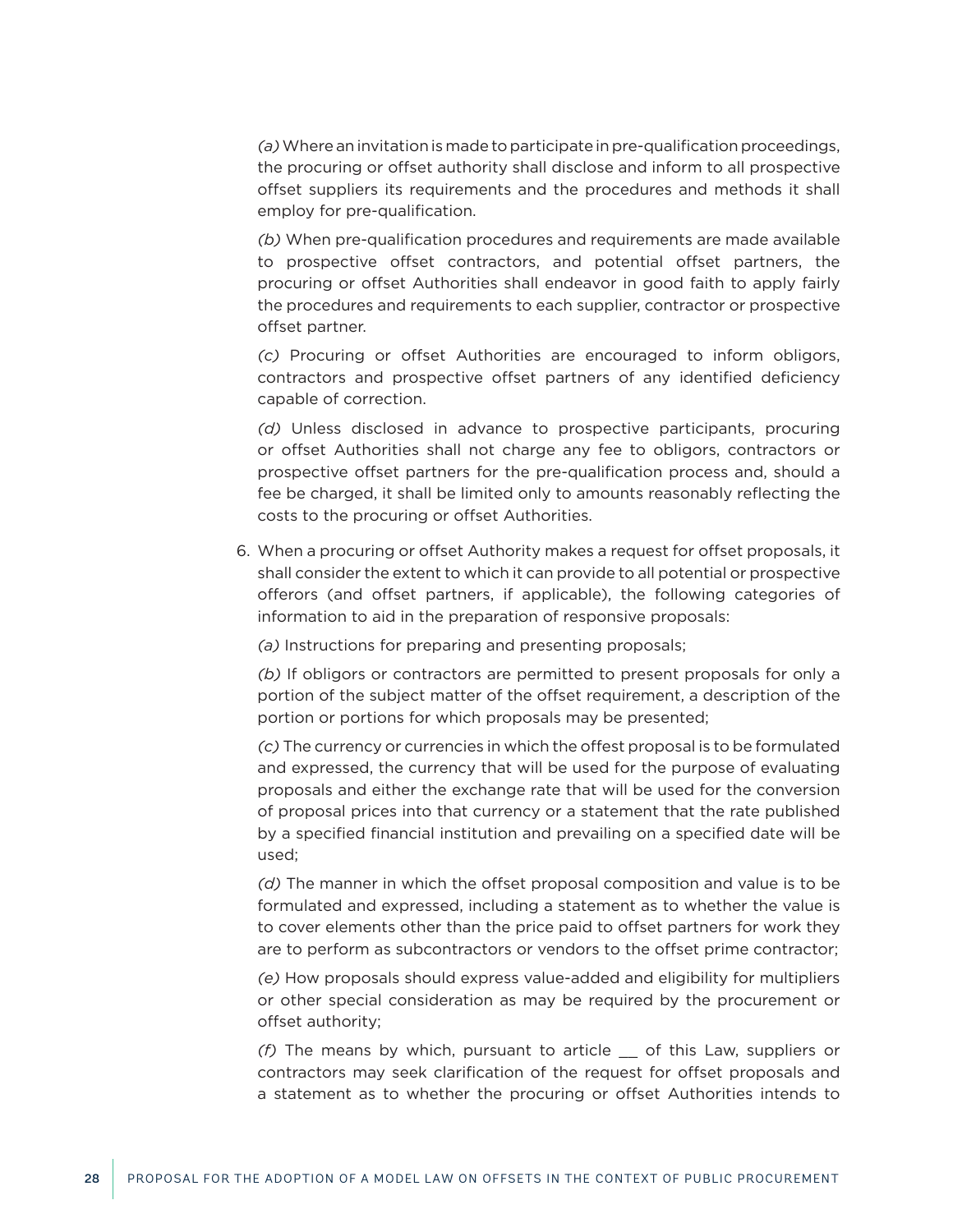convene a meeting of obligors or contractors at this stage;

*(g)* Any element of the description of the subject matter of the offset procurement or term or condition of the offset contract that will not be the subject of dialogue during the procedure;

*(h)* Whether the procuring entity intends to limit the number of obligors or contractors that it will invite to participate in any dialogue process, and if so, the criteria and procedure, in conformity with the provisions of this Law, that will be followed in selecting participants;

*(i)* The criteria and procedure for evaluating the offset proposals and proposed offset partners in accordance with article \_\_ of this Law;

*(j)* References to this Law, the procurement regulations and other laws and regulations directly pertinent to the offset proceedings, including those applicable to offset requirements involving industrial participation objectives or access to or use of classified information, and the place where those laws and regulations may be found;

*(k)* The name, functional title and address of one or more officers or employees of the procuring or offset Authorities who are authorized to communicate directly with and to receive communications directly from obligors or contractors in connection with the offset proceedings without the intervention of an intermediary;

*(l)* Notice of the right provided under article \_\_ of this Law to challenge or appeal decisions or actions taken by the procuring or offset entity that are allegedly not in compliance with the provisions of this Law, together with information about the duration of the applicable standstill period (in the event of any such appeal) and, if none will apply, a statement to that effect and the reasons therefor;

*(m)* Any formalities that will be required, once the successful offset proposal has been accepted, for an offset contract to enter into force, including, where applicable, the execution of a related, written procurement contract, and execution of an offset contract, and approval by another authority pursuant to article \_\_\_ of this Law, and the estimated period of time following dispatch of the notice of acceptance that will be required to obtain the approval;

*(n)* Any other requirements that may be established by the procuring or offset entity in conformity with this Law and the procurement laws and regulations relating to the preparation and presentation of proposals and to the offset proceedings.

7. (a) The procuring or offset entity shall examine all proposals received against the established minimum requirements for the offset requirement and shall reject each proposal that fails to meet these minimum requirements on the ground that it is non-responsive;

*(b)* Where a maximum limit on the number of obligors or contractors that can be invited to participate in a dialogue process has been established and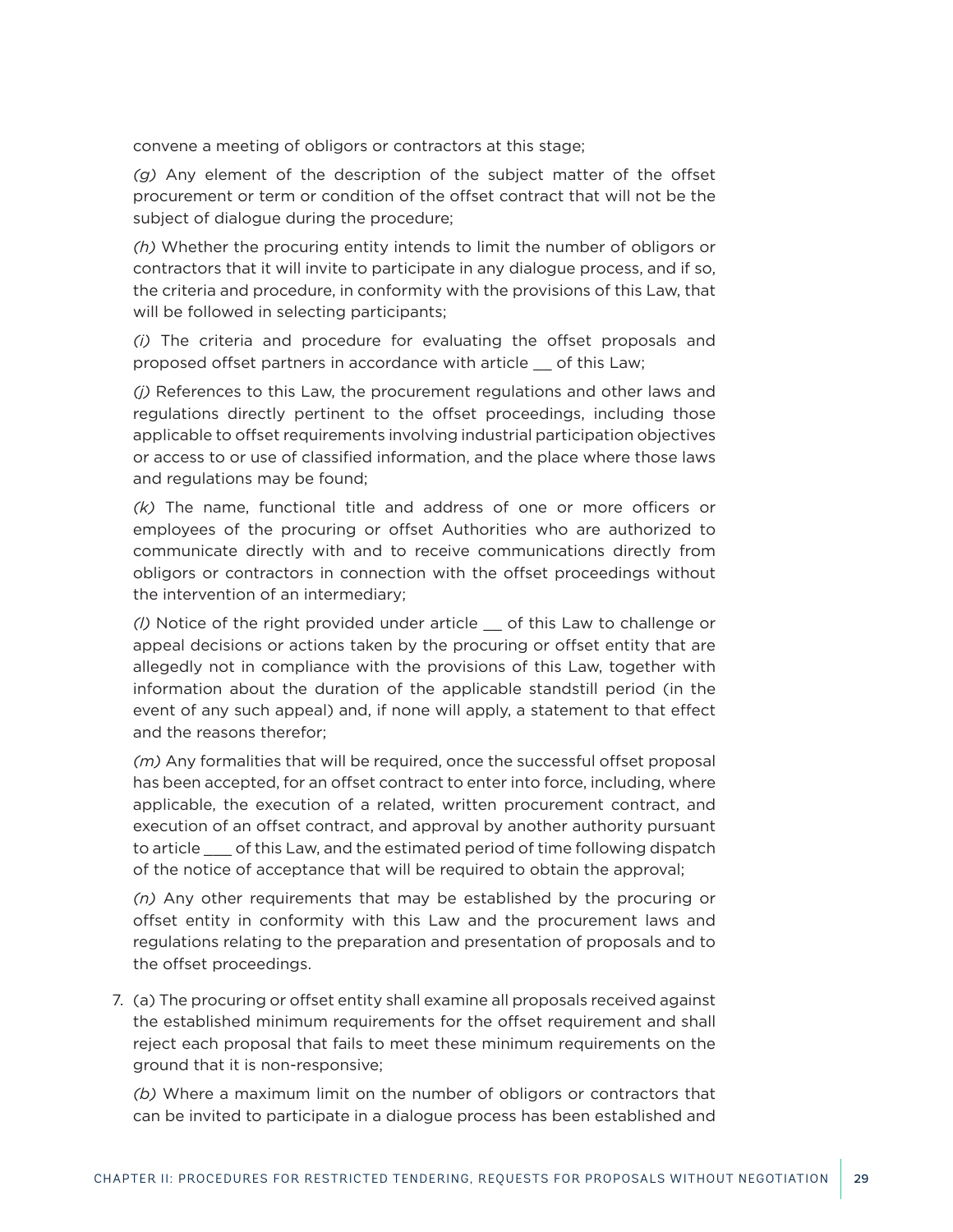<span id="page-29-0"></span>the number of responsive proposals exceeds that limit, the procuring entity shall select the maximum number of responsive proposals in accordance with the criteria and procedure specified in the request for proposals;

*(c)* A notice of rejection and the reasons for the rejection shall be promptly dispatched to each respective obligor or contractor whose offset proposal was rejected.

- 8. Any requirements, guidelines, documents, clarifications or other information generated during a dialogue process that is communicated by the procuring or offset Authorities to an obligor or contractor shall be communicated at the same time and on an equal basis to all other participating obligors or contractors eligible for the same dialogue process, unless such information is specific or exclusive to that obligor or contractor or such communication would be in breach of the confidentiality provisions of article 22 of this Law. [overlaps with earlier content]
- 9. An acceptable offset proposal shall be one that meets the needs of the procuring or offset Authorities as determined in accordance with the criteria and procedure for evaluating offset proposals set out in the Request for Proposals.

#### *Article 25. Request for proposals with consecutive negotiations*

- 1. Proposals whose technical, quality and performance characteristics meet or exceed the relevant minimum requirements shall be considered to be responsive.
- 2. If it becomes apparent to the procuring entity or Offset Authorities that the negotiations with the obligor or contractor invited pursuant to paragraph 1 of this article will not result in an offset contract, the procuring entity or Offset Authorities shall inform that obligor or contractor that it is terminating the negotiations.
- 3. The procuring entity or Offset Authorities shall then invite for negotiations the obligor or contractor that attained the second-best ranking; if the negotiations with that obligor or contractor do not result in an offset contract, the procuring entity or Offset Authorities shall invite the other obligors or contractors still participating in the procurement proceedings for negotiations on the basis of their ranking until it arrives at an offset contract or rejects all remaining proposals.
- 4. During the course of the negotiations, the procuring entity shall not modify the subject matter of the procurement; any qualification, examination or evaluation criterion, including any established minimum requirements; any element of the description of the subject matter of the procurement; or term or condition of the offset contract.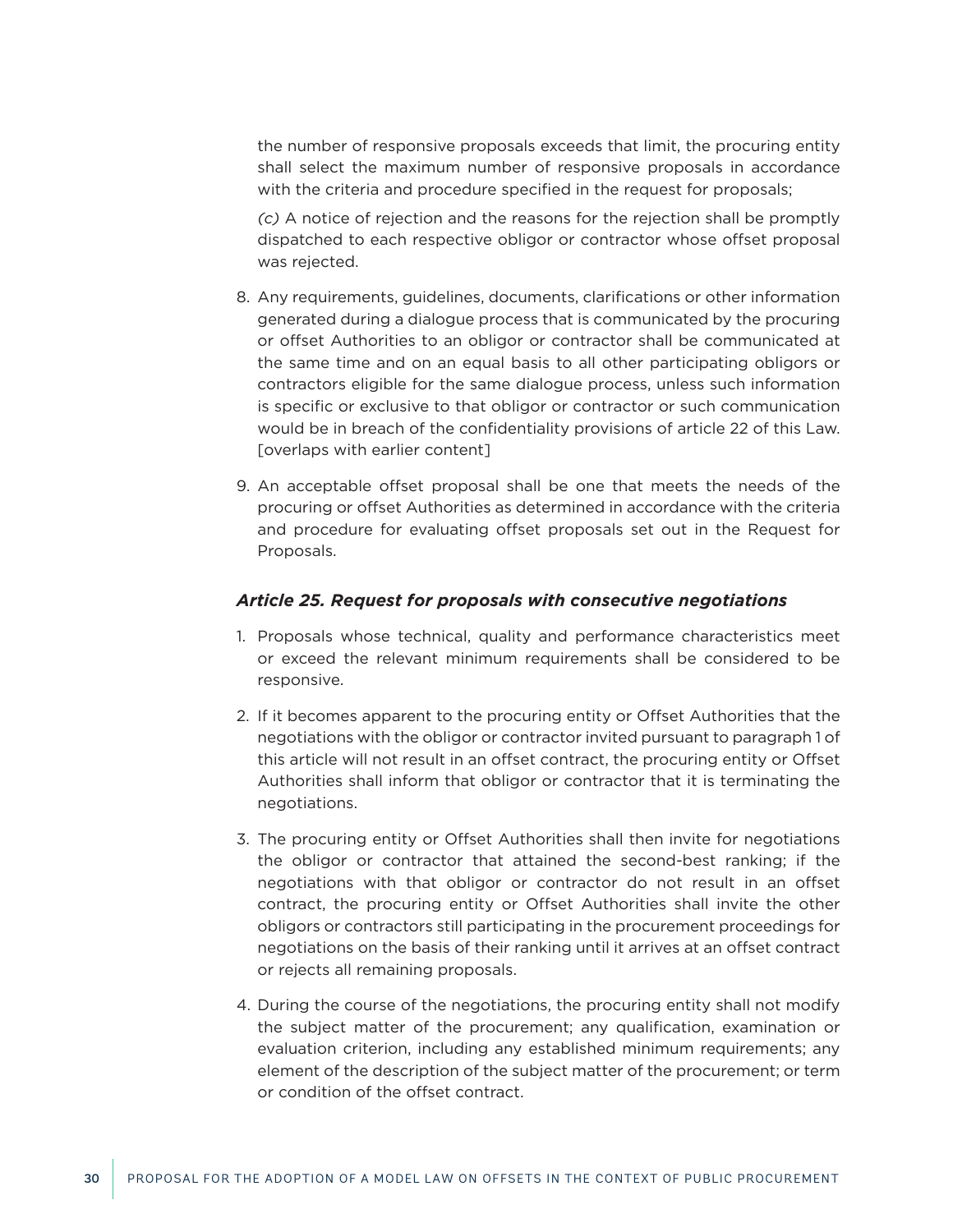<span id="page-30-0"></span>5. The procuring entity or Offset Authorities may not reopen negotiations with any obligor or contractor with which it has terminated negotiations.

### *Article 26. Competitive negotiations*

- 1. Any requirements, guidelines, documents, clarifications or other information relative to the negotiations that is communicated by the procuring entity or Offset Authorities to a obligor or contractor before or during the negotiations shall be communicated at the same time and on an equal basis to all other obligors or contractors engaging in negotiations with the procuring entity relative to the offset contract, unless such information is specific or exclusive to that obligor or contractor or such communication would be in breach of the confidentiality provisions of article 22 of this Law.
- 2. Following completion of negotiations, the procuring entity or Offset Authorities shall request all obligors or contractors remaining in the proceedings to present, by a specified date, a best and final offer with respect to all aspects of their proposals.
- 3. No negotiations shall take place between the procuring entity or Offset Authorities and obligorss or contractors with respect to their best and final offers.
- 4. The successful offer shall be the offer that best meets the needs of the procuring entity or Offset Authorities.

### *Article 27. Single-source procurement*

Paragraphs 1 to 9 of article 24 of this Law shall apply to the procedure preceding the solicitation of an offset proposal from a single obligor or contractor. The procuring entity or Offset Authorities shall engage in negotiations with the obligor or contractor from which a proposal or price quotation is solicited unless such negotiations are not feasible in the circumstances of the procurement concerned.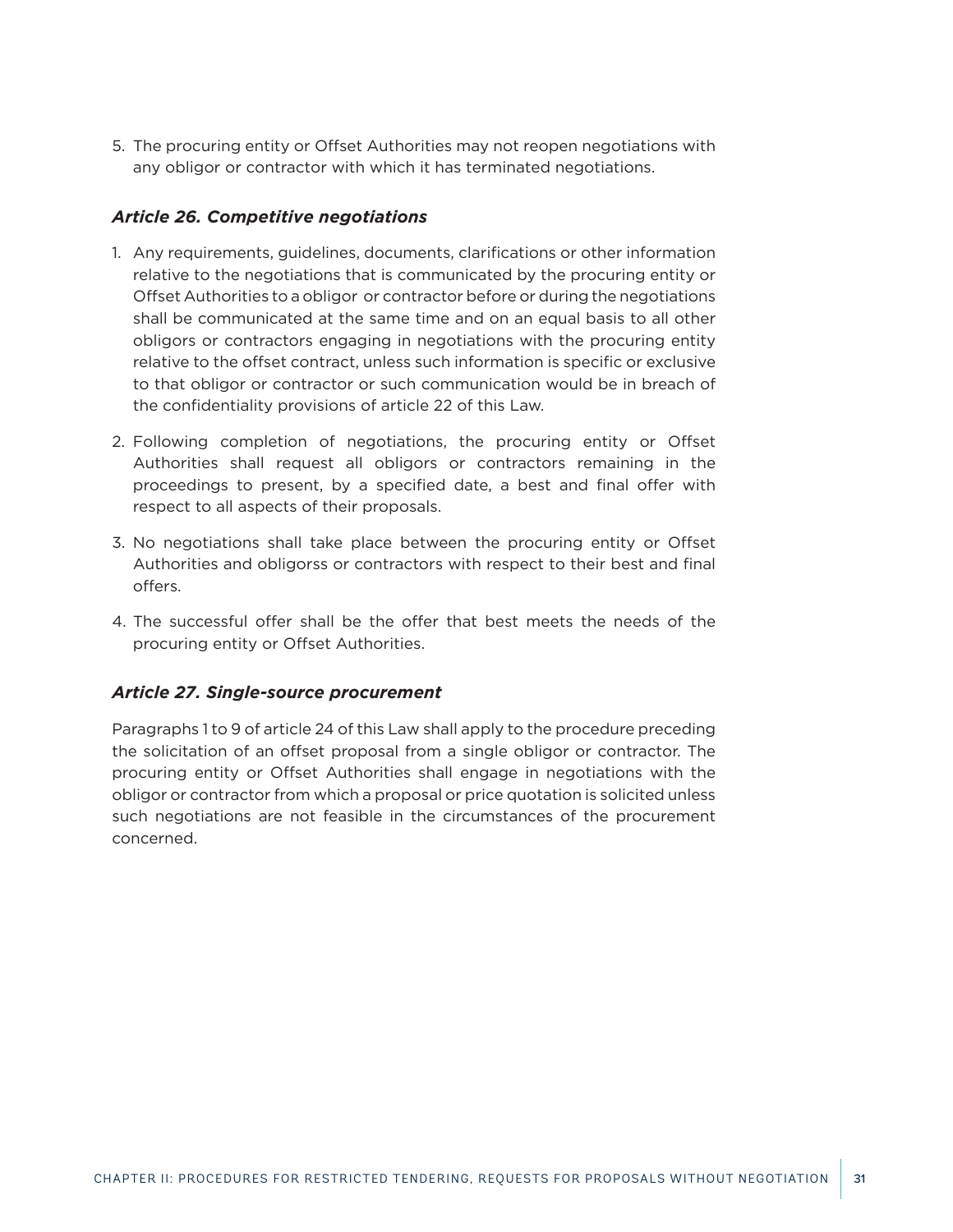## <span id="page-31-0"></span>CHAPTER III: Challenge proceedings

#### *Article 28. Right to challenge and appeal*

- 1. An obligor or contractor that claims to have suffered or claims that it may suffer loss or injury because of the alleged non-compliance of a decision or action of the procuring entity with the provisions of this Law may challenge the decision or action concerned.
- 2. Challenge proceedings may be made by way of an application for reconsideration to the procuring entity, an application for review to the [name of the independent body] under article 28 of this Law or an application or appeal to the [name of the court or courts].
- 3. A obligor or contractor may appeal any decision taken in challenge proceedings [name of the court or courts)

### *Article 29. Effect of a challenge*

1. The procuring entity shall not take any step that would bring into force an offset contract or framework agreement in the offset proceedings concerned:

*(a)* Where it receives an application for reconsideration within the time limits specified in paragraph 2 of article 28;

*(b)* Where it receives notice of an application for review from the [name of the independent body] under paragraph 3 (b) of article 30; or

*(c)* Where it receives notice of an application or of an appeal from the [name of the court or courts].

2. The prohibition referred to in paragraph 1 shall lapse … working days [the enacting State specifies the period] after the decision of the procuring entity, the [name of the independent body] or the [name of the court or courts] has been communicated to the applicant or appellant, as the case may be, to the procuring entity, where applicable, and to all other participants in the challenge proceedings.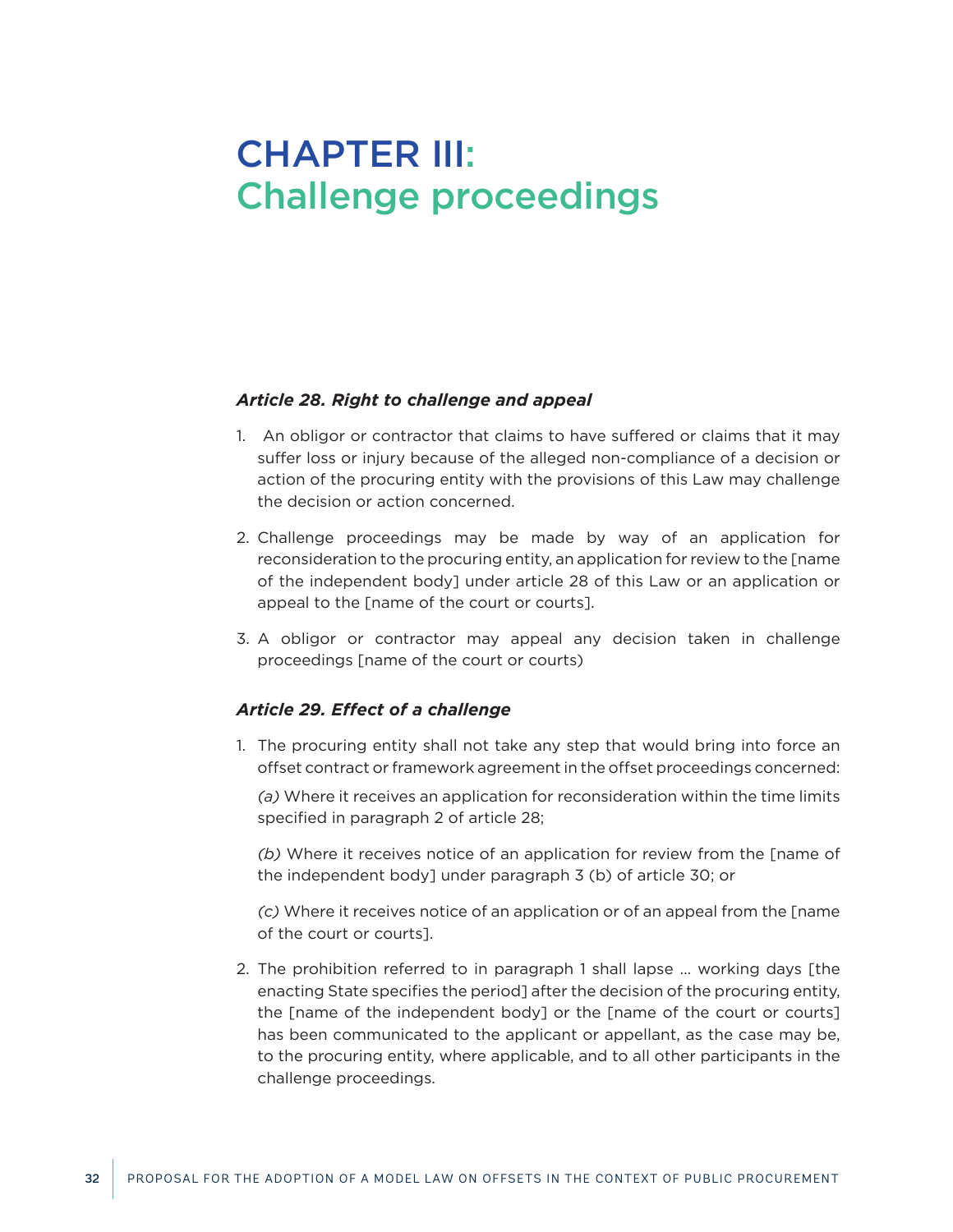3. *(a)* The procuring entity or offset Authorities may at any time request the [name of the independent body] or the [name of the court or courts] to authorize it to enter into the offset contract or framework agreement on the ground that urgent public interest considerations so justify;

*(b)* The [name of the independent body], upon consideration of such a request [, or of its own motion,] may authorize the procuring entity or offset Authorities to enter into the offset contract or framework agreement where it is satisfied that urgent public interest considerations so justify. The decision of the [name of the independent body] and the reasons therefor shall be made part of the record of the procurement proceedings, and shall promptly be communicated to the procuring entity, to the applicant, to all other participants in the challenge proceedings and to all other participants in the offset pro